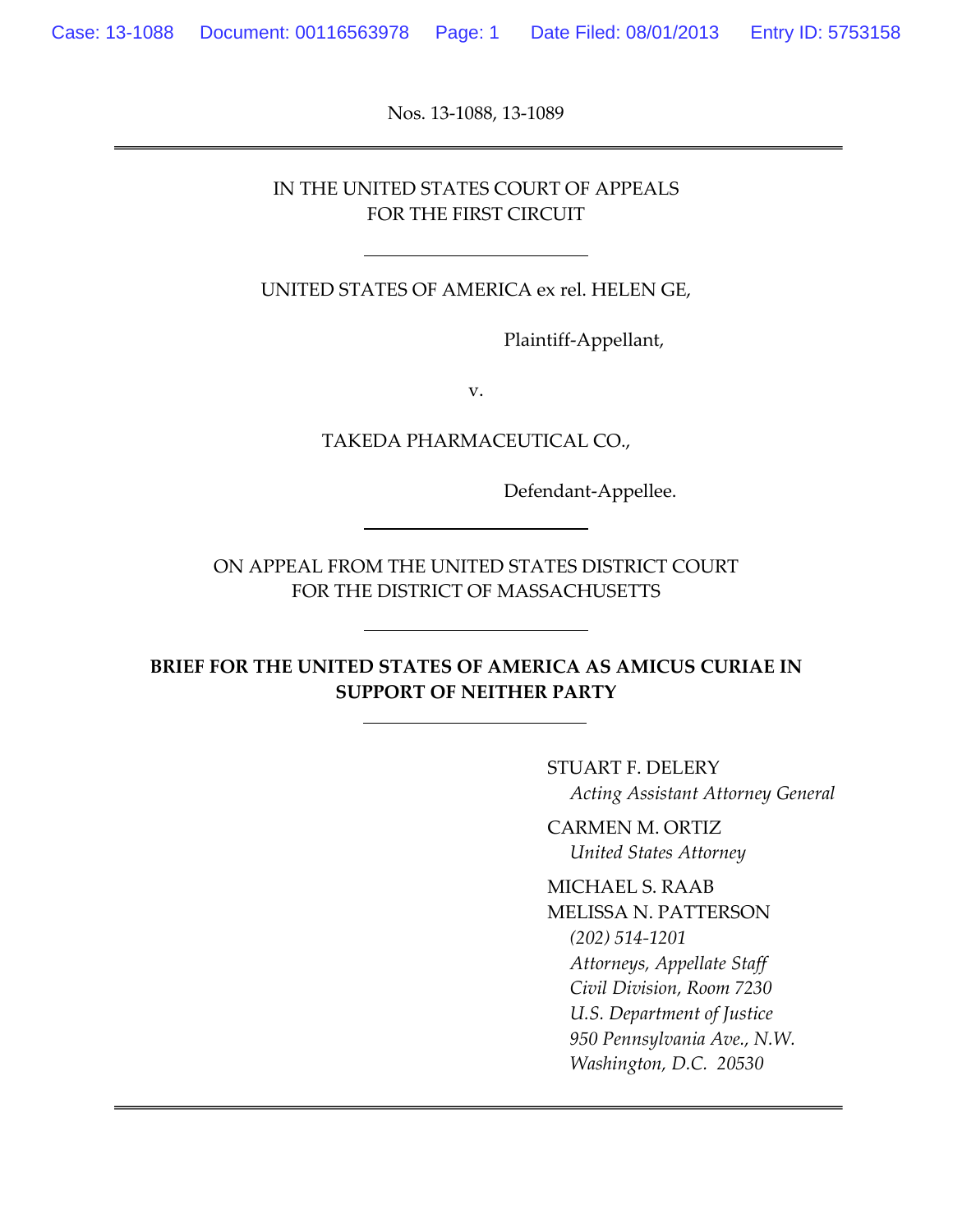## **TABLE OF CONTENTS**

**Page**

|                | A.             |                                                                                                                          |  |
|----------------|----------------|--------------------------------------------------------------------------------------------------------------------------|--|
|                | <b>B.</b>      |                                                                                                                          |  |
|                | $\mathsf{C}$ . |                                                                                                                          |  |
|                |                |                                                                                                                          |  |
|                |                |                                                                                                                          |  |
| $\mathbf{I}$ . |                | A FALSE STATEMENT IS MATERIAL IF IT HAS A<br>NATURAL TENDENCY TO AFFECT, OR IS<br>CAPABLE OF AFFECTING, THE GOVERNMENT'S |  |
| $\Pi$ .        |                | ALTERNATIVE ADMINISTRATIVE REMEDIES DO NOT                                                                               |  |
| III.           |                | FCA LIABILITY MAY IN RARE INSTANCES RESULT<br>FROM FAILURE TO COMPLY WITH FDA ADVERSE                                    |  |
|                |                |                                                                                                                          |  |
|                |                | <b>CERTIFICATE OF COMPLIANCE</b>                                                                                         |  |

CERTIFICATE OF SERVICE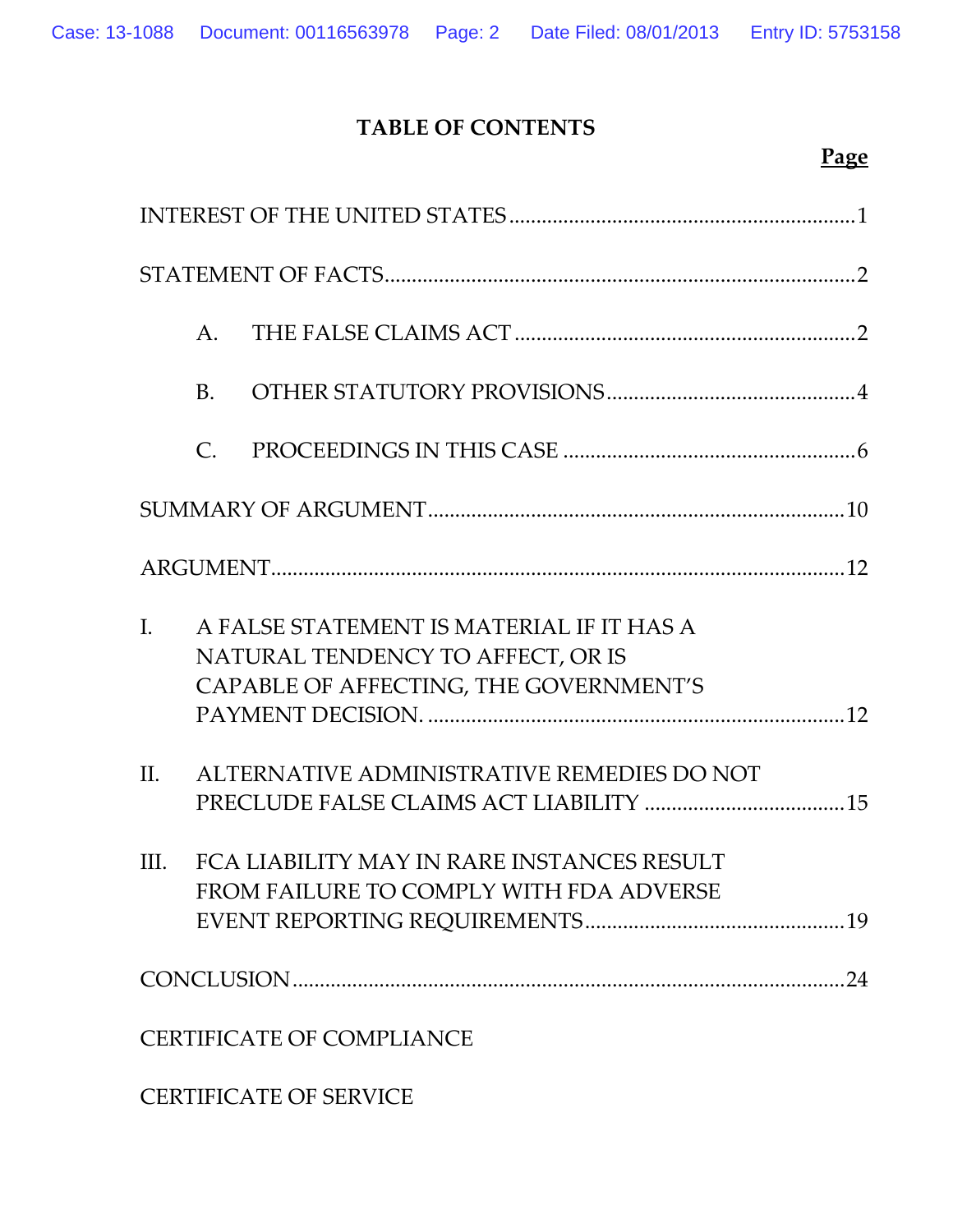## **TABLE OF AUTHORITIES**

| Cases:<br><u>Page</u>                                                   |  |
|-------------------------------------------------------------------------|--|
| A.H. Phillips, Inc. v. Walling,                                         |  |
| Commissioner of Internal Revenue v. Clark,                              |  |
| In re Pharm. Indus. Average Wholesale Price Litig.,                     |  |
| Rainwater v. United States,                                             |  |
| United States ex rel. Harrison v. Westinghouse Savannah River Co.,      |  |
| United States ex rel. Main v. Oakland City Univ.,                       |  |
| United States ex rel. Onnen v. Sioux Falls Indep. Sch. Dist., No. 49-5, |  |
| United States v. Caremark, Inc.,                                        |  |
| United States v. Neifert-White Co.,                                     |  |
| United States v. TDC Mgmt. Corp., Inc.,                                 |  |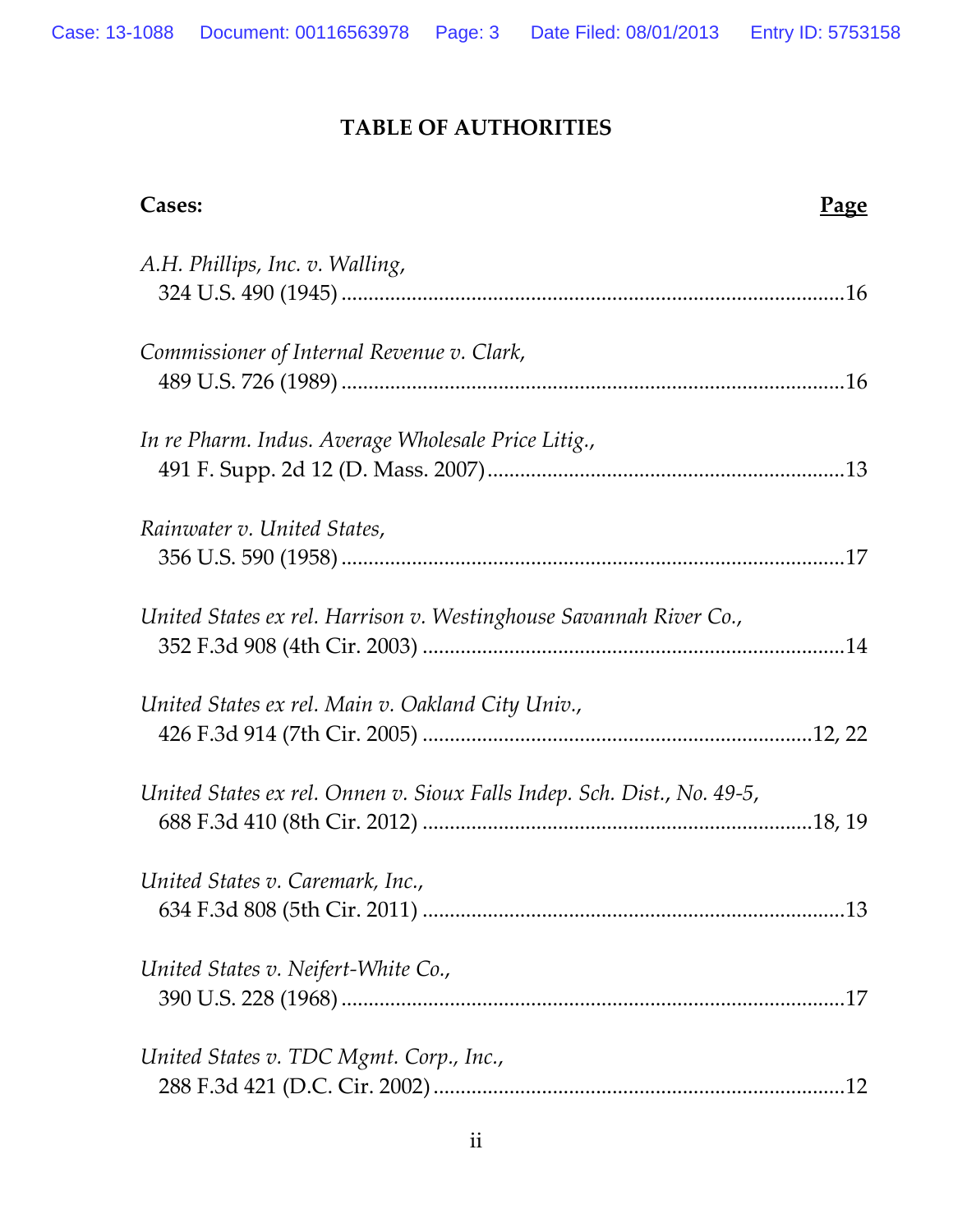| Vermont Agency of Natural Resources v. United States ex rel. Stevens, |  |
|-----------------------------------------------------------------------|--|
| <b>Statutes:</b>                                                      |  |
|                                                                       |  |
|                                                                       |  |
|                                                                       |  |
|                                                                       |  |
|                                                                       |  |
|                                                                       |  |
|                                                                       |  |
|                                                                       |  |
|                                                                       |  |
|                                                                       |  |
|                                                                       |  |
|                                                                       |  |
|                                                                       |  |
|                                                                       |  |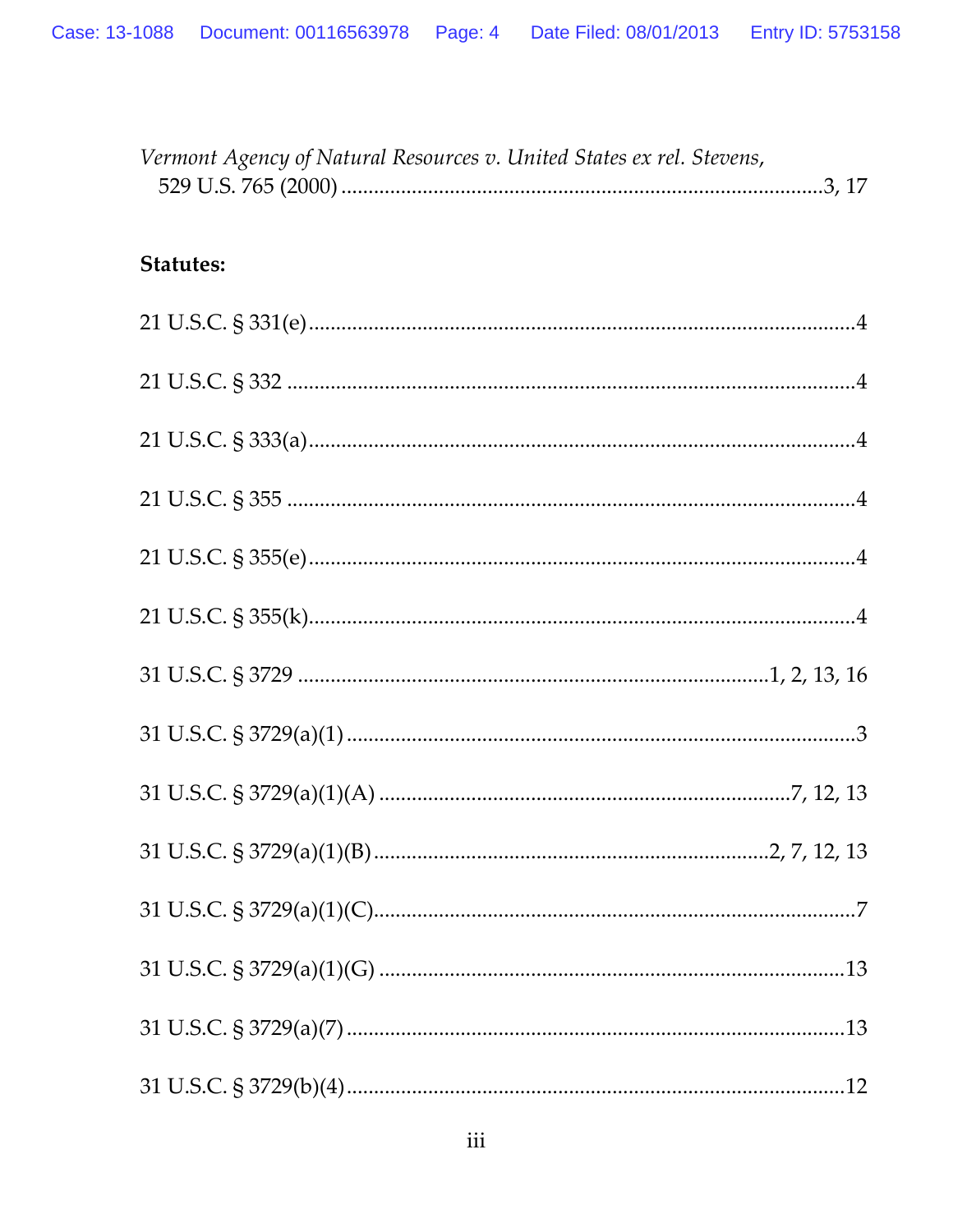# **Regulations:**

|--|--|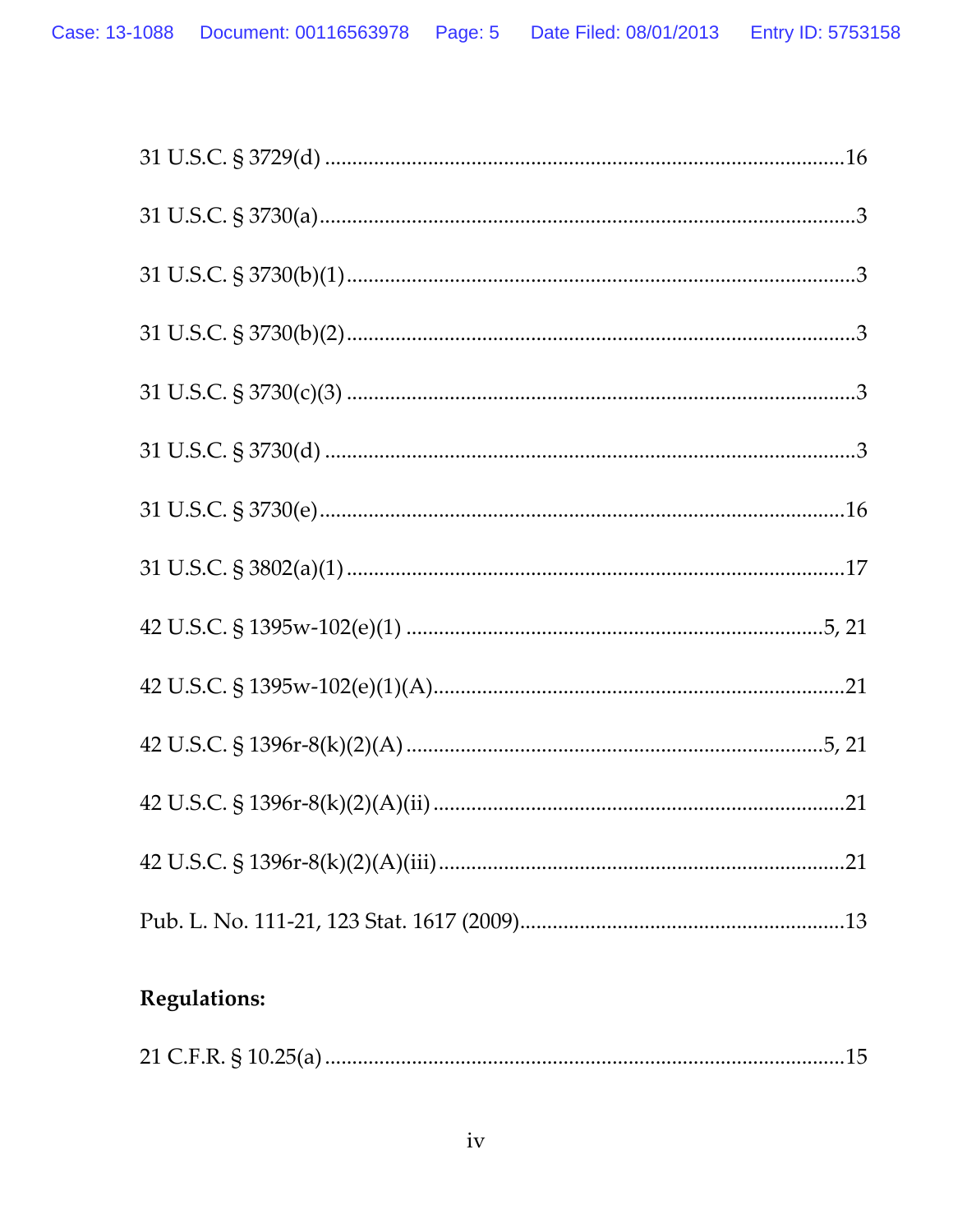## **Rules:**

## **Other Authorities:**

| Medicare Benefit Policy Manual, CMS Pub. 100-2, Chap. 15,       |  |
|-----------------------------------------------------------------|--|
| Section 50.4, available at: http://www.cms.gov/Regulations-and- |  |
| Guidance/Guidance/Manuals/Internet-Only-Manuals-IOMs-           |  |
|                                                                 |  |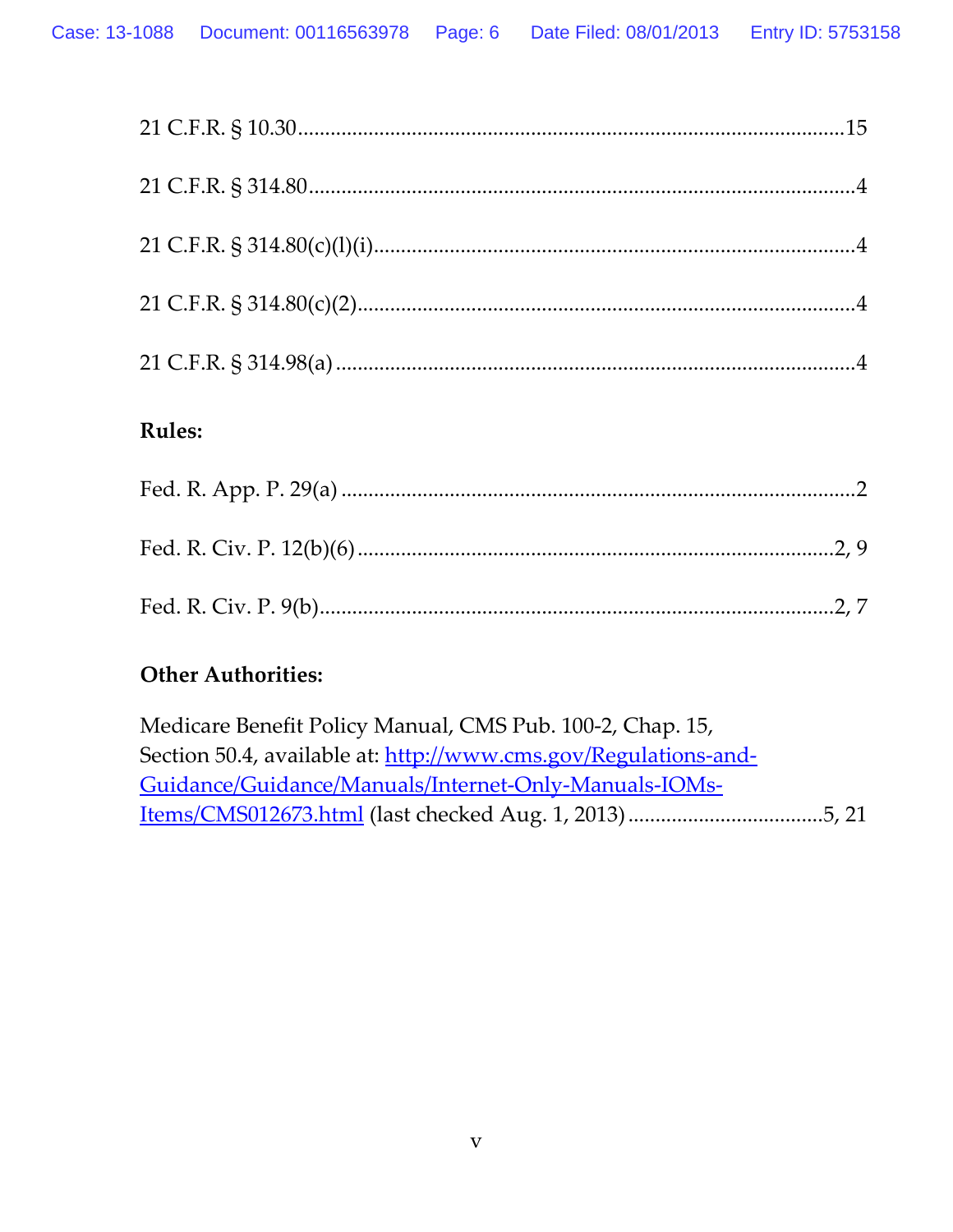### **INTEREST OF THE UNITED STATES**

These cases involve allegations that defendant Takeda Pharmaceutical Company is liable under the False Claims Act ("FCA"), 31 U.S.C. § 3729, *et seq.*, for failing to comply with a federal statute that requires drug manufacturers to report to the Food and Drug Administration ("FDA") adverse events associated with drugs that they manufacture. The district court dismissed the relator's complaints, concluding that she failed to plead her claims with sufficient particularity and to state a claim upon which relief could be granted. In concluding that the relator failed to state a claim, the district court indicated that the existence of a regulatory mechanism that allows citizens to petition FDA could preclude liability under the FCA. The district court further suggested that FCA liability could never be premised on a failure to comply with FDA's adverse event reporting requirements. Its reasoning on these points is mistaken, and were this Court to adopt such reasoning, the government's enforcement of the FCA could be significantly impaired.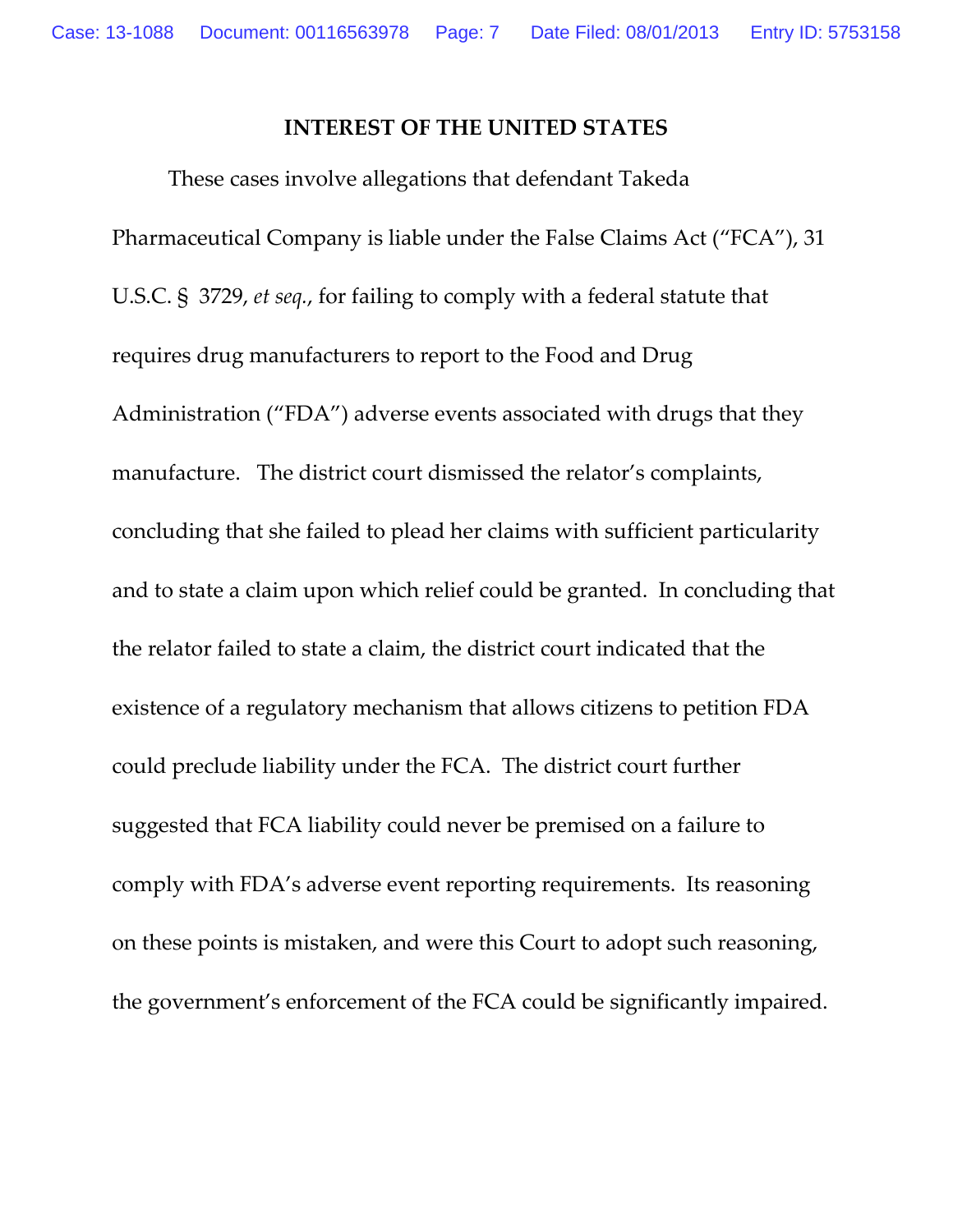Per Fed. R. App. P. 29(a), the government is participating as amicus curiae on appeal to provide the Court with its views on the proper interpretation of the FCA, which is the government's primary tool to combat fraud and recover losses due to fraud in federal programs. The United States takes no position on the district court's fact-bound dismissal of the relator's complaints under Fed. R. Civ. P. 9(b). If the Court agrees with the district court's disposition of that issue, there would be no need to resolve the issues underlying the court's ruling under Rule 12(b)(6) that we address here.

#### **STATEMENT OF FACTS**

#### **A. THE FALSE CLAIMS ACT**

The False Claims Act, 31 U.S.C. § 3729, *et seq.*, prohibits the submission of false or fraudulent claims for payment to the United States or the making of false statements for the purpose of causing a false claim to be paid. A violation of the FCA occurs, *inter alia*, when a person "knowingly makes, uses, or causes to be made or used, a false record or statement material to a false or fraudulent claim." 31 U.S.C. § 3729(a)(1)(B).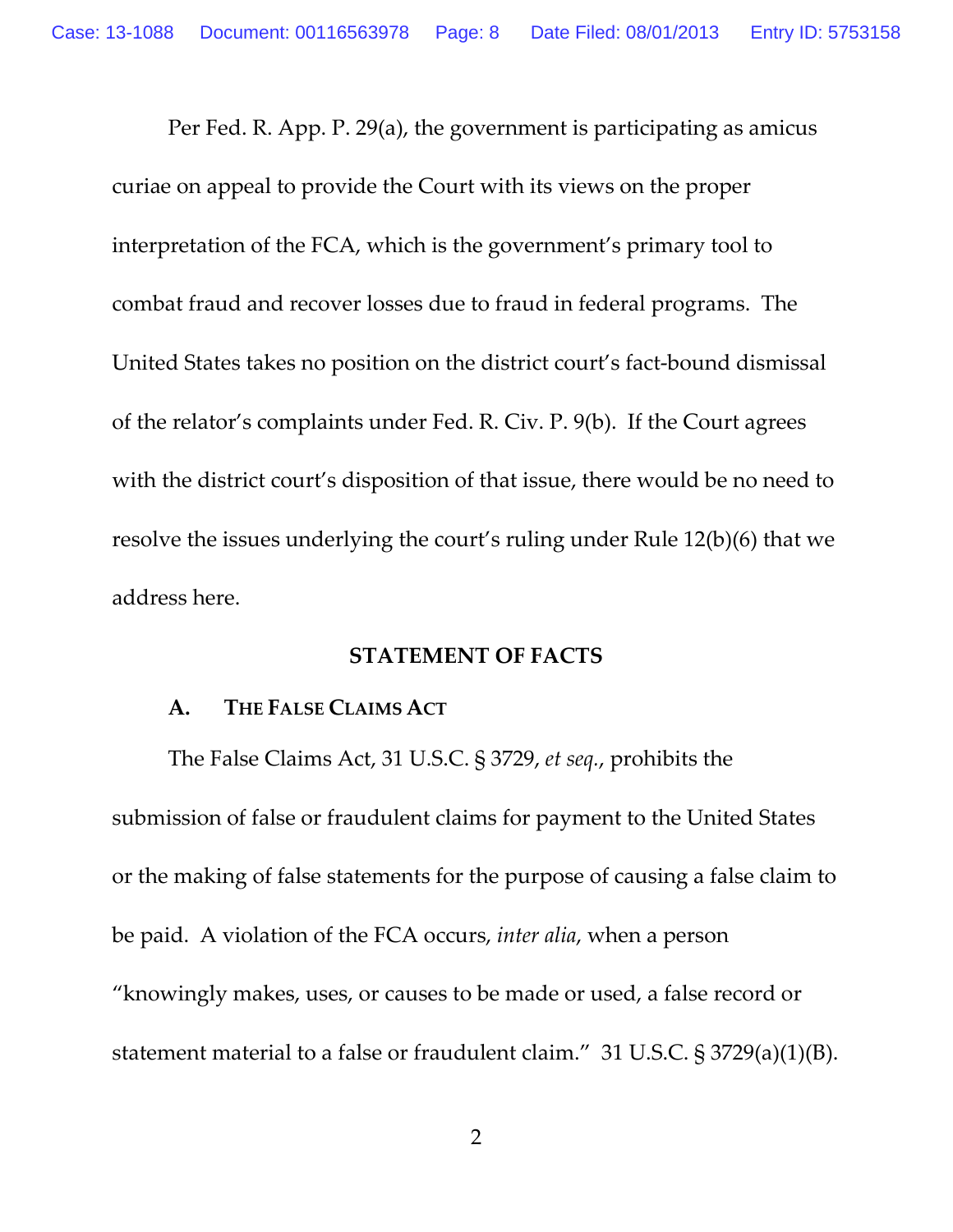In addition, the FCA prohibits a variety of related practices involving government funds and property. *See* 31 U.S.C. § 3729(a)(1)(A)-(G). A person who violates the FCA is liable to the United States for civil penalties and for three times the amount of the government's damages. 31 U.S.C. § 3729(a)(1).

Suits to collect statutory damages and penalties may be brought either by the Attorney General of the United States, or by a private person (known as a relator) in the name of the United States, in an action commonly referred to as a *qui tam* suit. 31 U.S.C. § 3730(a) and (b)(1); *see also Vermont Agency of Natural Resources v. United States ex rel. Stevens*, 529 U.S. 765, 769-78 (2000). When a *qui tam* action is filed, the government may intervene and take over the case "within 60 days after it receives both the complaint and the material evidence and information," 31 U.S.C. § 3730(b)(2), or "at a later date upon a showing of good cause," 31 U.S.C. § 3730(c)(3). If the government declines to intervene, the relator conducts the litigation, and if a *qui tam* suit results in civil penalties, those penalties are divided between the government and the relator. 31 U.S.C. § 3730(d).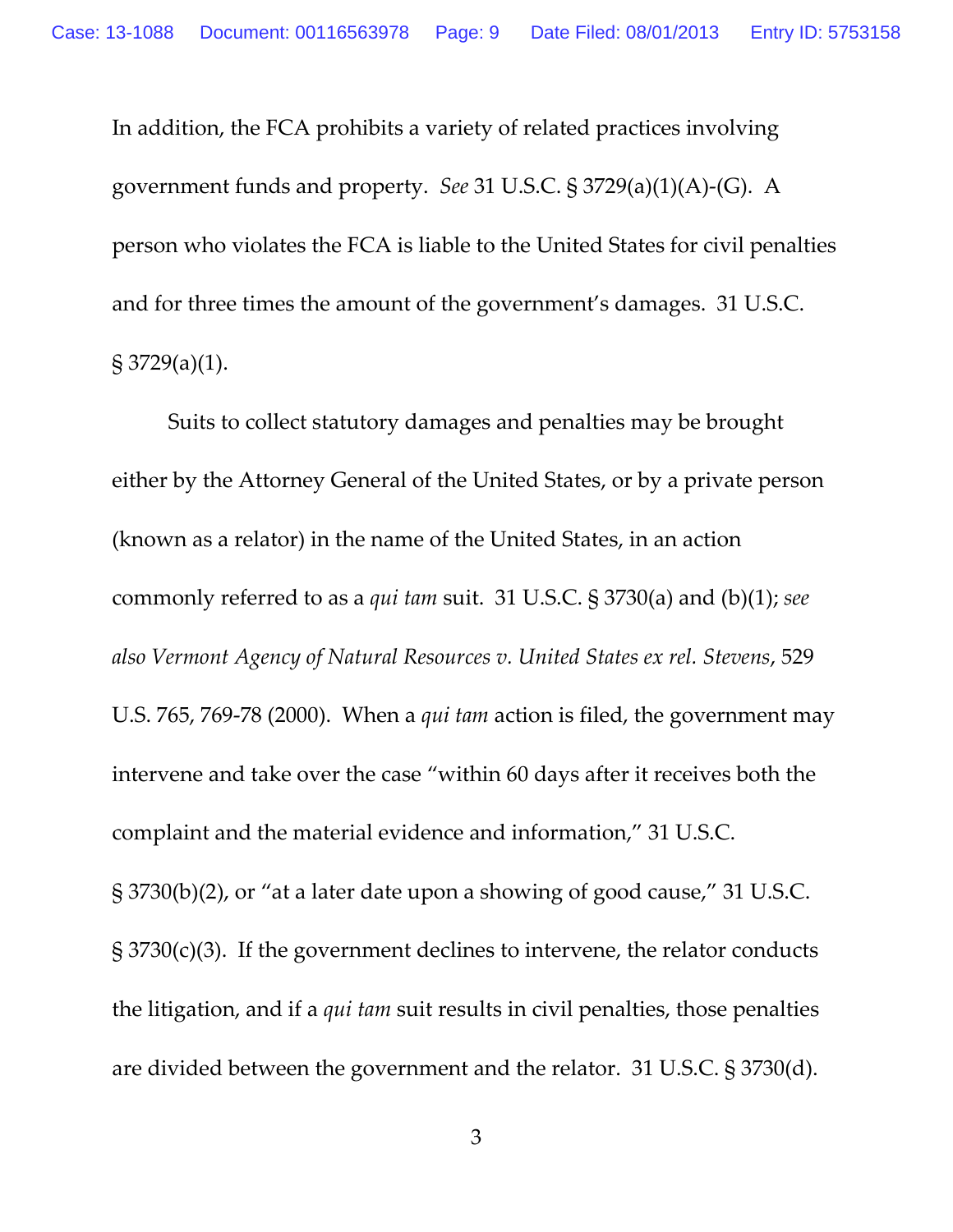#### **B. OTHER STATUTORY PROVISIONS**

1. Under the Federal Food, Drug, and Cosmetic Act, FDA must approve a new drug as safe and effective for the intended use before a manufacturer may market the drug in the United States. *See* 21 U.S.C. § 355. Pharmaceutical companies that market drugs with approved applications are required to forward reports of adverse events associated with such drugs to FDA. *See* 21 C.F.R. §§ 314.80, 314.98(a); *see also* 21 U.S.C. §§ 355(k), 331(e). Serious and unexpected adverse event reports must be submitted to FDA within 15 calendar days from the initial receipt of information. *See* 21 C.F.R. § 314.80(c)(l)(i). All other previously known adverse events, including serious events already accounted for in a drug's labeling, are conveyed to the FDA via periodic reports. *See id.* § 314.80(c)(2). If a pharmaceutical company fails to comply with the adverse event reporting requirements, FDA may initiate proceedings to withdraw approval of the drug, seek an injunction, or pursue criminal prosecution. *See* 21 U.S.C. §§ 332, 333(a), 355(e).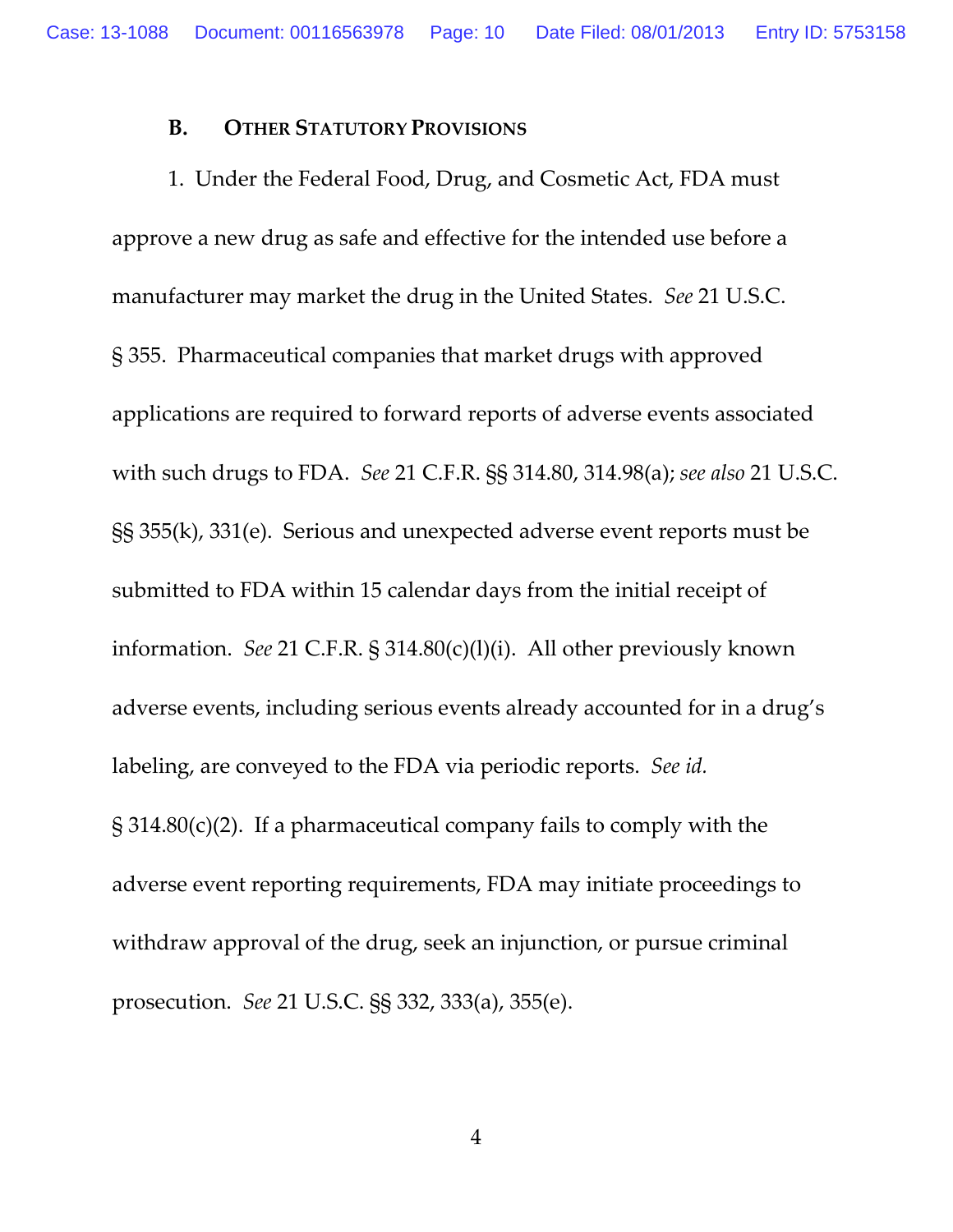2. FDA approval is relevant to reimbursement for drugs under some government programs, including the Medicare program administered by the Centers for Medicare and Medicaid Services (CMS) within the Department of Health and Human Services, and the Medicaid program, administered jointly by CMS and the States. For example, statutory provisions concerning coverage of outpatient drugs under the Medicaid program and the Medicare Part D voluntary insurance program for selfadministered prescription drugs generally make FDA approval a precondition for coverage and payment (with certain narrow exceptions). *See* 42 U.S.C. § 1396r-8(k)(2)(A) (Medicaid Drug Rebate Program, defining "covered outpatient drug"); 42 U.S.C. § 1395w-102(e)(1) (Medicare Part D, defining "covered part D drug"). For Medicare Part B's medical insurance program, CMS has set out interpretive guidance making reimbursement generally contingent on FDA approval. **[1](#page-10-0)** *See* Medicare Benefit Policy Manual, CMS Pub. 100-2 ("Medicare Manual"), Chap. 15, Section 50.4,

 $\overline{a}$ 

<span id="page-10-0"></span><sup>&</sup>lt;sup>1</sup> This guidance does not govern reimbursement for drugs used in an anticancer chemotherapeutic regimen. *See* Medicare Manual, Section 50.4.5.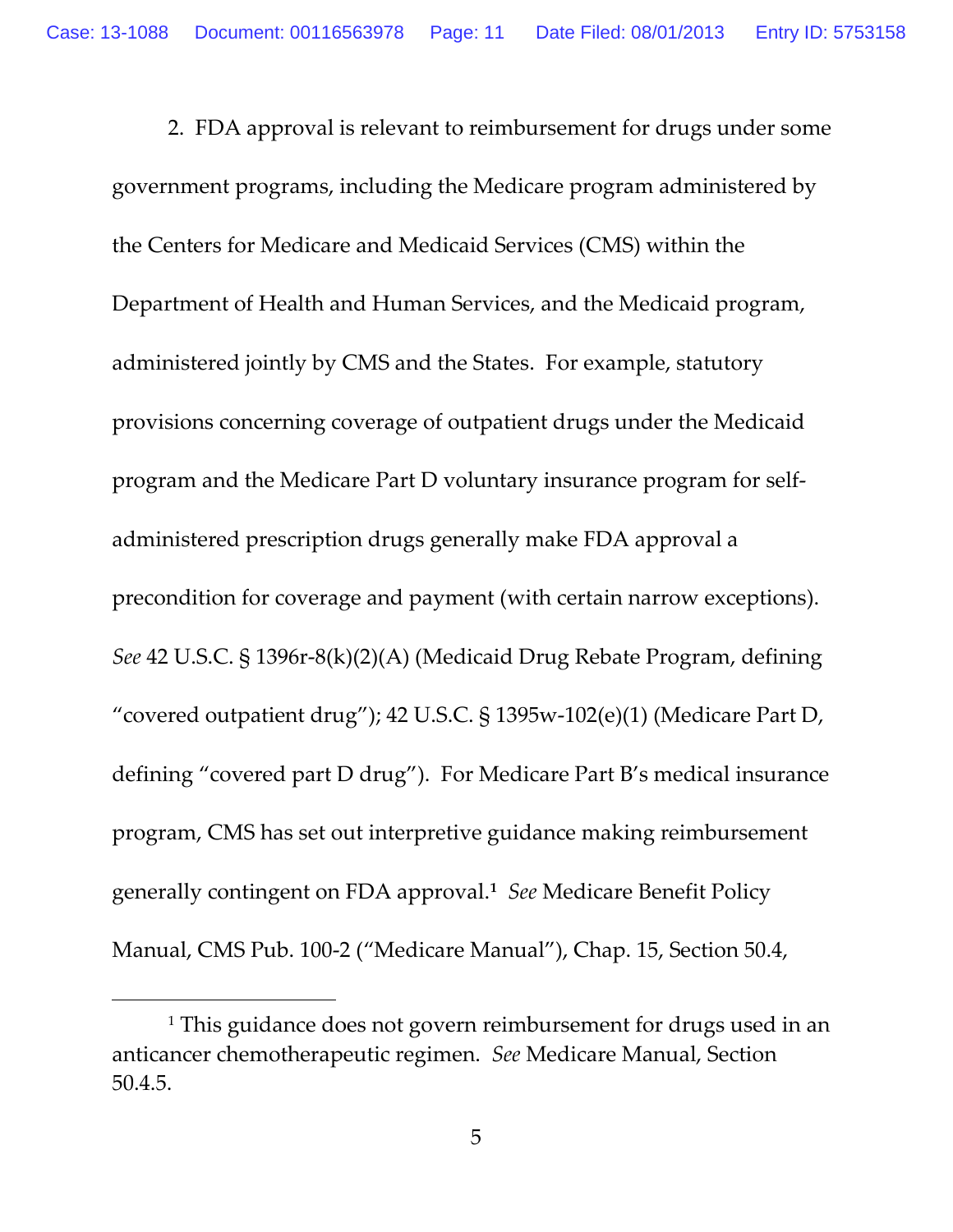*available at* [http://www.cms.gov/Regulations-and-](http://www.cms.gov/Regulations-and-Guidance/Guidance/Manuals/Internet-Only-Manuals-IOMs-Items/CMS012673.html)[Guidance/Guidance/Manuals/Internet-Only-Manuals-IOMs-](http://www.cms.gov/Regulations-and-Guidance/Guidance/Manuals/Internet-Only-Manuals-IOMs-Items/CMS012673.html)[Items/CMS012673.html](http://www.cms.gov/Regulations-and-Guidance/Guidance/Manuals/Internet-Only-Manuals-IOMs-Items/CMS012673.html) (last checked Aug. 1, 2013).

#### **C. PROCEEDINGS IN THIS CASE**

Relator Helen Ge commenced these *qui tam* actions against her former employer, Takeda Pharmaceuticals Co. ("Takeda"), alleging that Takeda failed to report adverse events associated with several drugs that Takeda manufactures, in violation of applicable FDA requirements. *See*  Appendix 12, Second Amended Complaint (SAC), Docket # 17, Case No. 10-11043 (D. Mass.); Appendix 128, Second Amended Complaint, Docket # 28, Case No. 11-10343 (D. Mass.). The relator alleged that "[h]ad Takeda not submitted false reports or records to the FDA, the FDA would have either withdrawn approval of Actos, or would not have recommended Actos as the safer alternative to Avandia [a competing drug], which at minimum, would have resulted in far fewer submissions of claims for Actos to Government Healthcare Programs." Appendix 44-45, Docket #17, ¶ 91, Case No. 10-11043; *see also* Appendix 191, Docket # 28, ¶ 162, Case No.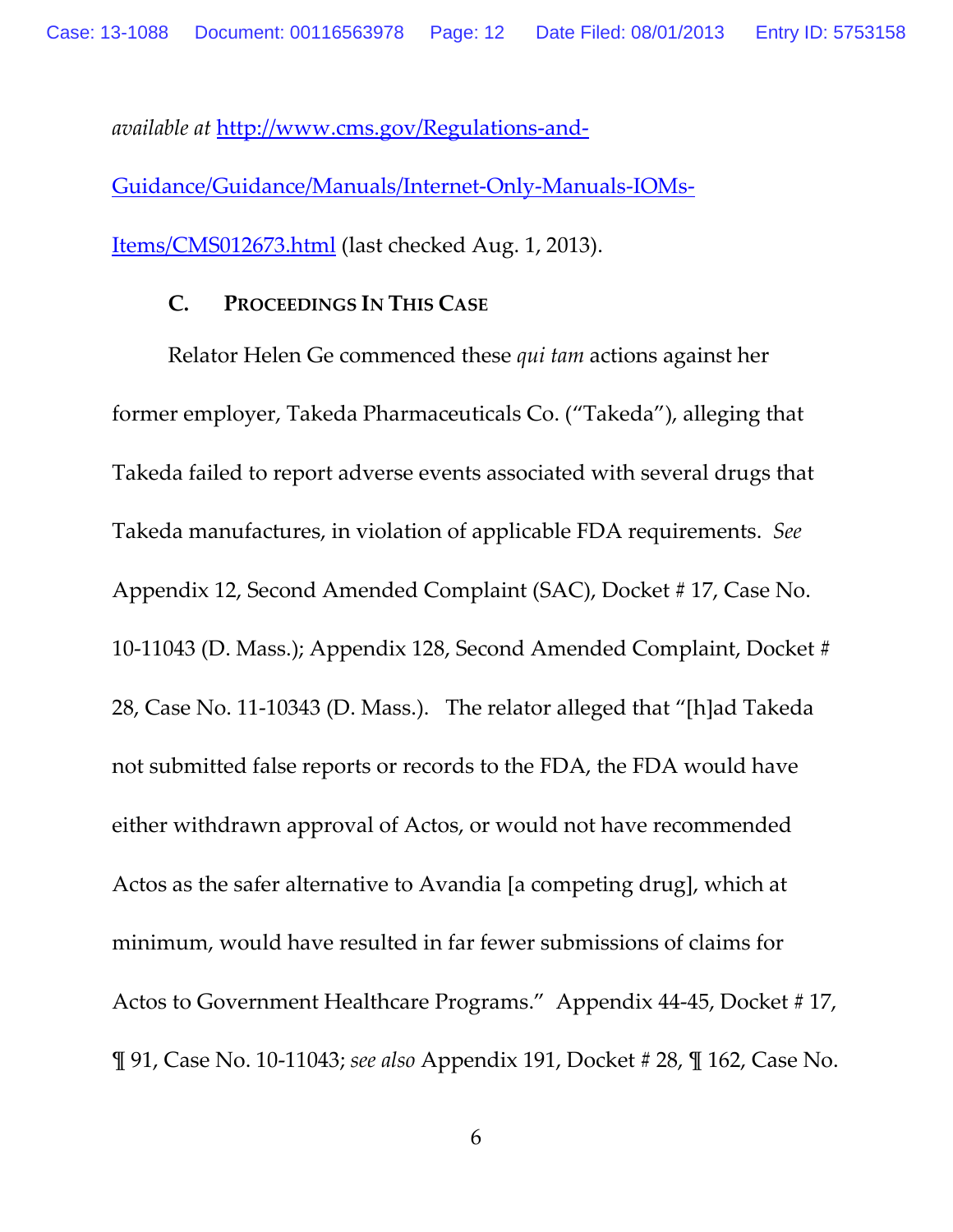11-10343. The relator brought claims under the False Claims Act, alleging that Takeda had "knowingly caus[ed] to be presented false claims to Government Healthcare Programs" by healthcare providers and states, as well as conspired to defraud the government. *See* Appendix 72-74, Docket # 17, ¶ 161-176, Case No. 10-11043 (citing 31 U.S.C. § 3729(a)(1)(A), (B), (C)); *see also* Appendix 193-195, Docket # 28, ¶ 167-182, Case No. 11-10343. In both cases, the United States declined to intervene. *See* Appendix 2, Docket # 13, Case No. 10-11043; Appendix 7, Docket # 11, Case No. 11-10343.

The district court granted Takeda's motion to dismiss. *See* Addendum 64-76, Docket # 45-46[.2](#page-12-0) The court held that the relator failed to state her claim with the requisite specificity under Rule 9(b), because she "failed to allege the specific details of any claims that were allegedly rendered 'false' as a result" of the alleged fraud on FDA. *See* Addendum

 $\overline{a}$ 

<span id="page-12-0"></span><sup>2</sup> On the parties' joint motion, the relator's two cases were transferred to be handled by the same judge. *See* Docket # 29, 32, Case No. 11-10343 (D. Mass.). Subsequent filings, including the district court's order granting that motion, were consolidated, with identical versions filed separately in each case. *See* Docket # 24, 25, 45-46, Case No. 10-11043; Docket # 34-35, 44, Case No. 11-10343.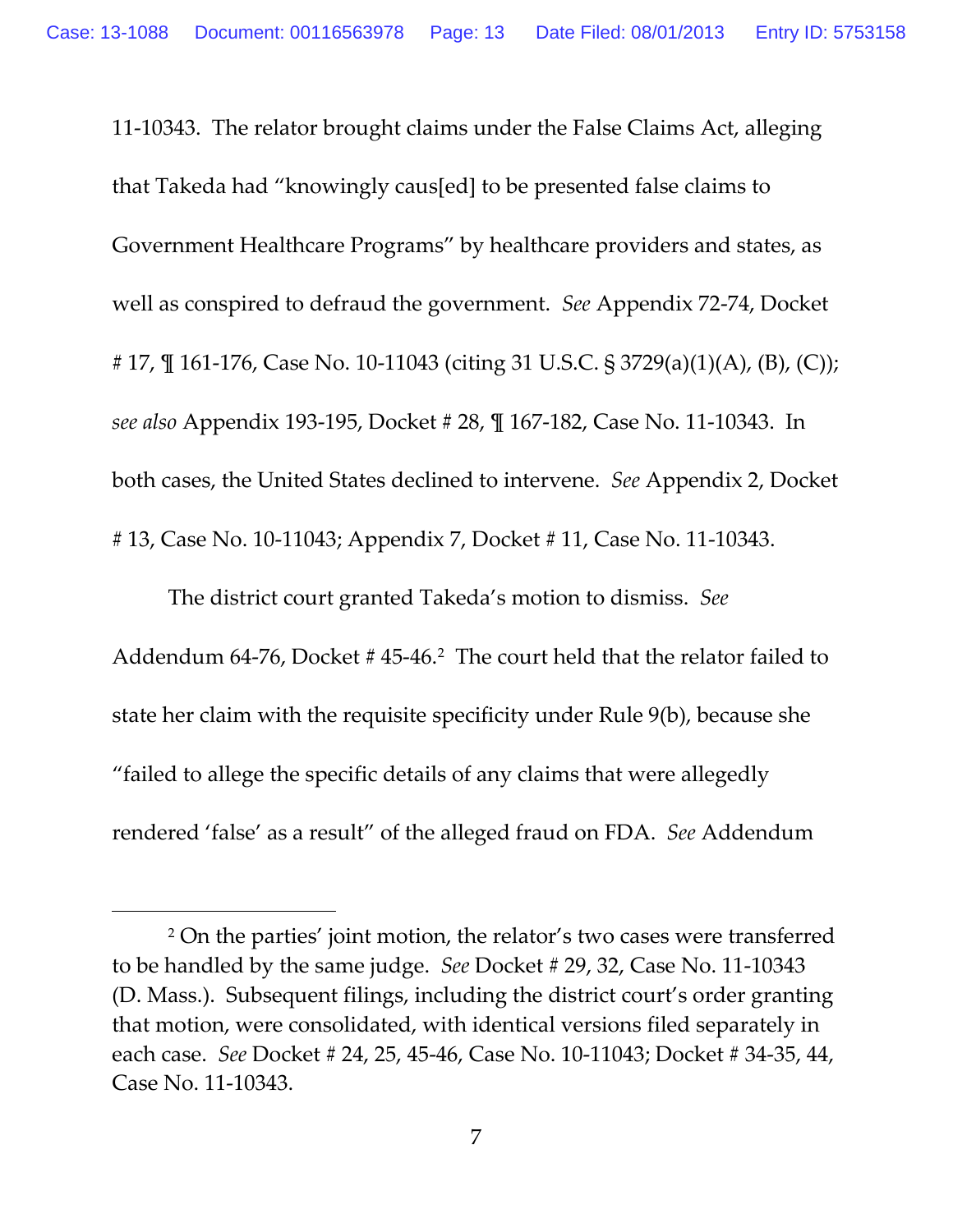71-72. The court further rejected the relator's theory that "all of the claims for these particular drugs in the relevant years were rendered false by Takeda's failure to properly report adverse events," reasoning that the relator had not made specific factual allegations to support an inference that FDA would have withdrawn approval from all four drugs immediately upon receiving the proper adverse reports. *Id.* at 72 (noting that FDA is not required to withdraw approval in response to failures to report).

Next, the court concluded that the relator had failed to state a claim under Rule 12(b)(6). Addendum 73-74. The court reasoned that the relator had not made out a claim that defendant had "misrepresented compliance with a material precondition of payment." *Id.* at 73. The court characterized the relator as alleging "that every claim for the drugs at issue contained an implied representation of compliance with these reporting requirements." *Id.* The court agreed that claims may be false under the FCA based on an implied representation of compliance with a precondition of payment, but suggested that the relator's complaints were insufficient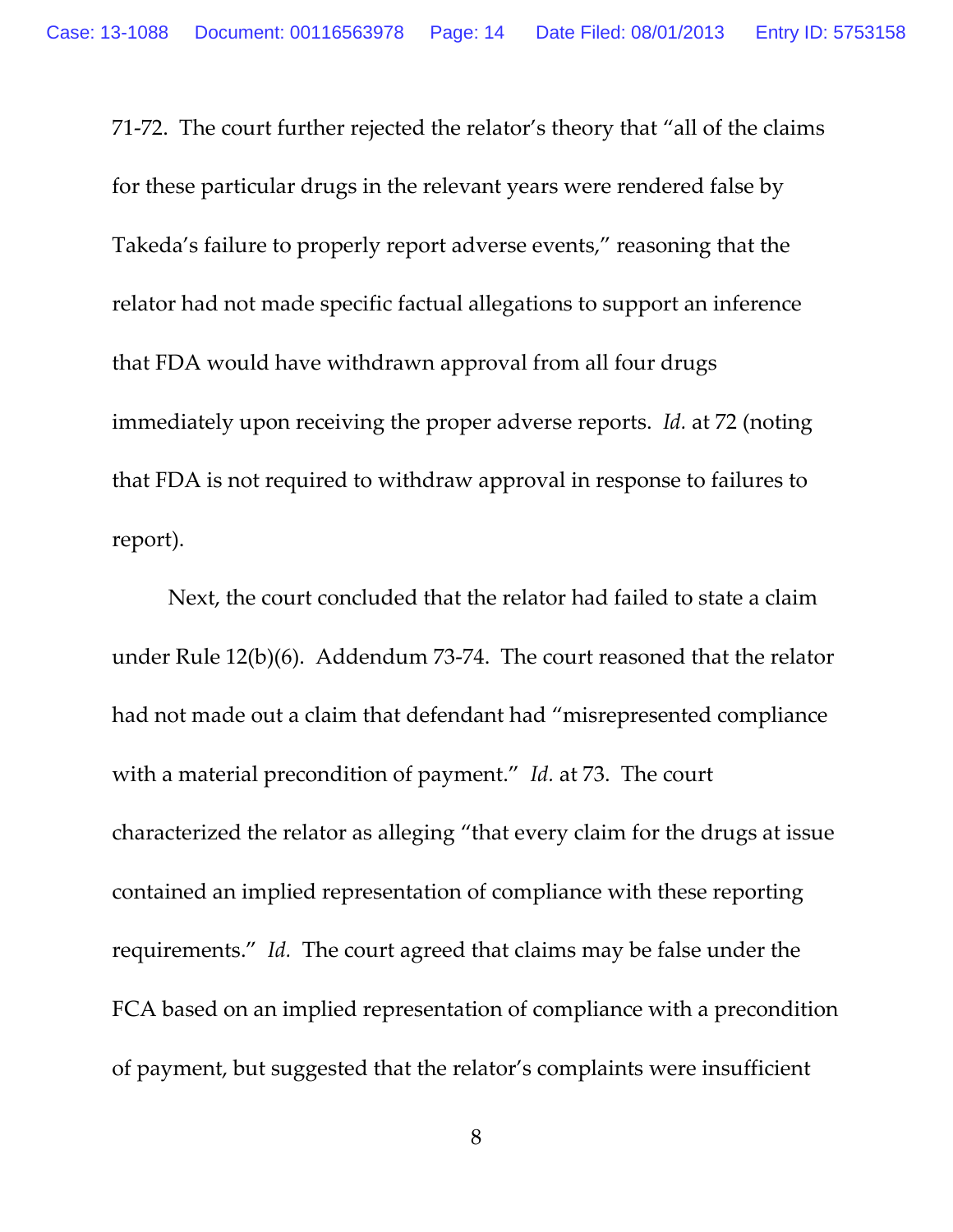because she "relies on a blind, unsupported assertion that the claims at issue included such an implied representation as to compliance with reporting requirements." *Id.* at 73-74. The court went on to "[a]ssum[e] that the unspecified claims . . . do include such an implied representation." Id. at 74. However, the court concluded that it was "simply not the case" that "compliance with the reporting requirements was a material precondition of payment," suggesting that this was the case because the FDA "has discretion to take a number of different actions should a drug manufacturer violate the adverse-event reporting requirements," and need not impose the harshest remedy of withdrawal of a drug's approval. *Id.* The court pointed to FDA "enforcement procedures" that it concluded "have for many years allowed for citizens to petition FDA to bring action against specific violators," and stated that "[i]t is through that mechanism, rather than an FCA lawsuit, that relator should have brought the reporting issues illuminated in the complaints to the attention of the FDA." *Id.* Thus, the court dismissed the complaints under Rule 12(b)(6) "[b]ecause relator has not adequately established that compliance with adverse-event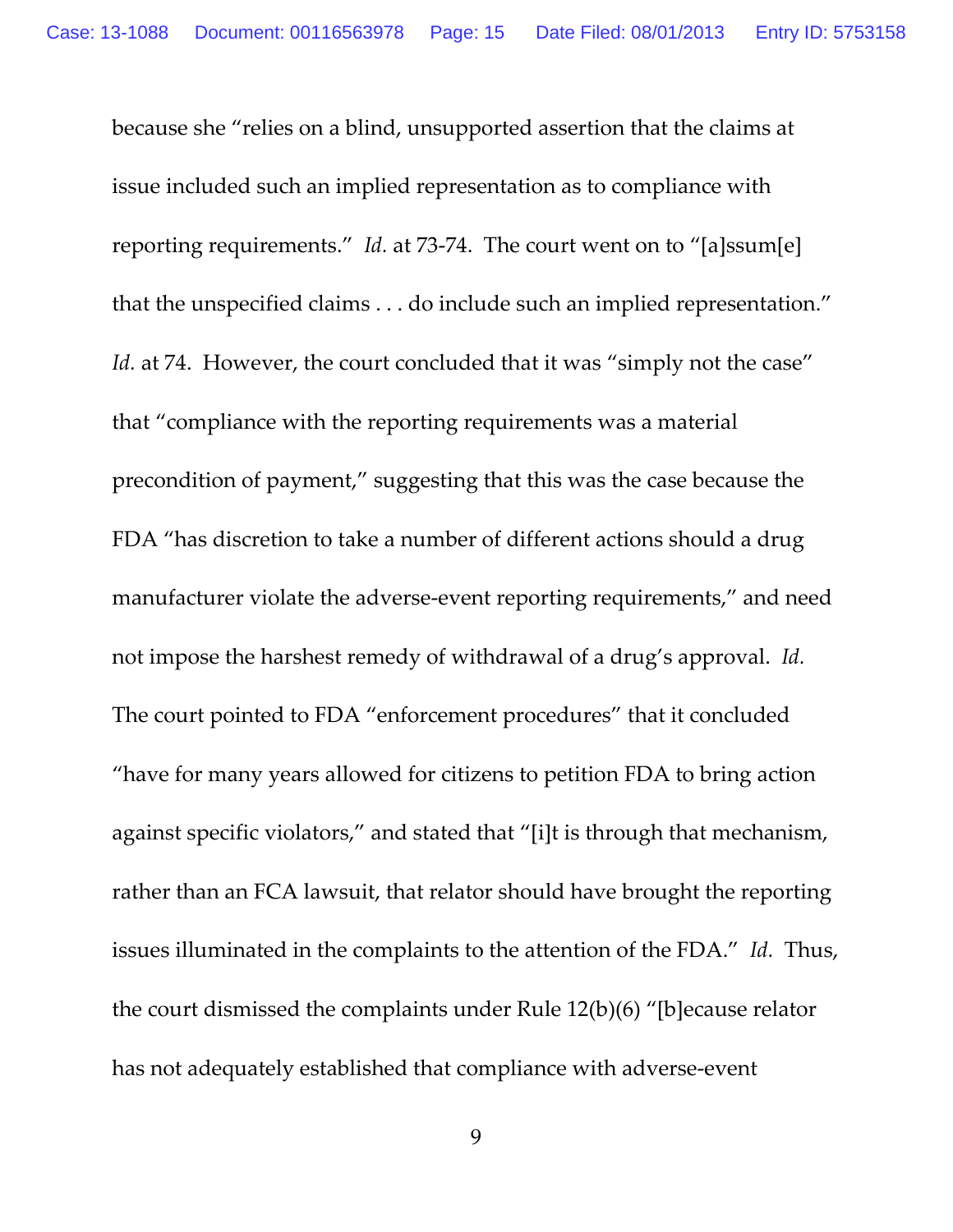reporting procedures was a material precondition to payment of the claims at issue." *Id.*

The relator filed an unsuccessful motion for reconsideration. Docket # 48. These appeals followed.

#### **SUMMARY OF ARGUMENT**

As explained below, the district court erred in significant aspects of its legal analysis. Under the False Claims Act, a false statement is material if it has "a natural tendency to influence" or is "capable of influencing" the government's decision to provide federal funds or property. Accordingly, where a defendant misrepresents its compliance with a legal requirement that authorizes the government to deny payment, that statement is material, even if the government had the discretion to consider other enforcement alternatives other than withholding payment.

For this reason, to the extent that the court considered the existence of alternative administrative mechanisms for uncovering or remedying fraud relevant to the existence of False Claims Act liability, it was mistaken. The False Claims Act has no exception to liability where a particular agency has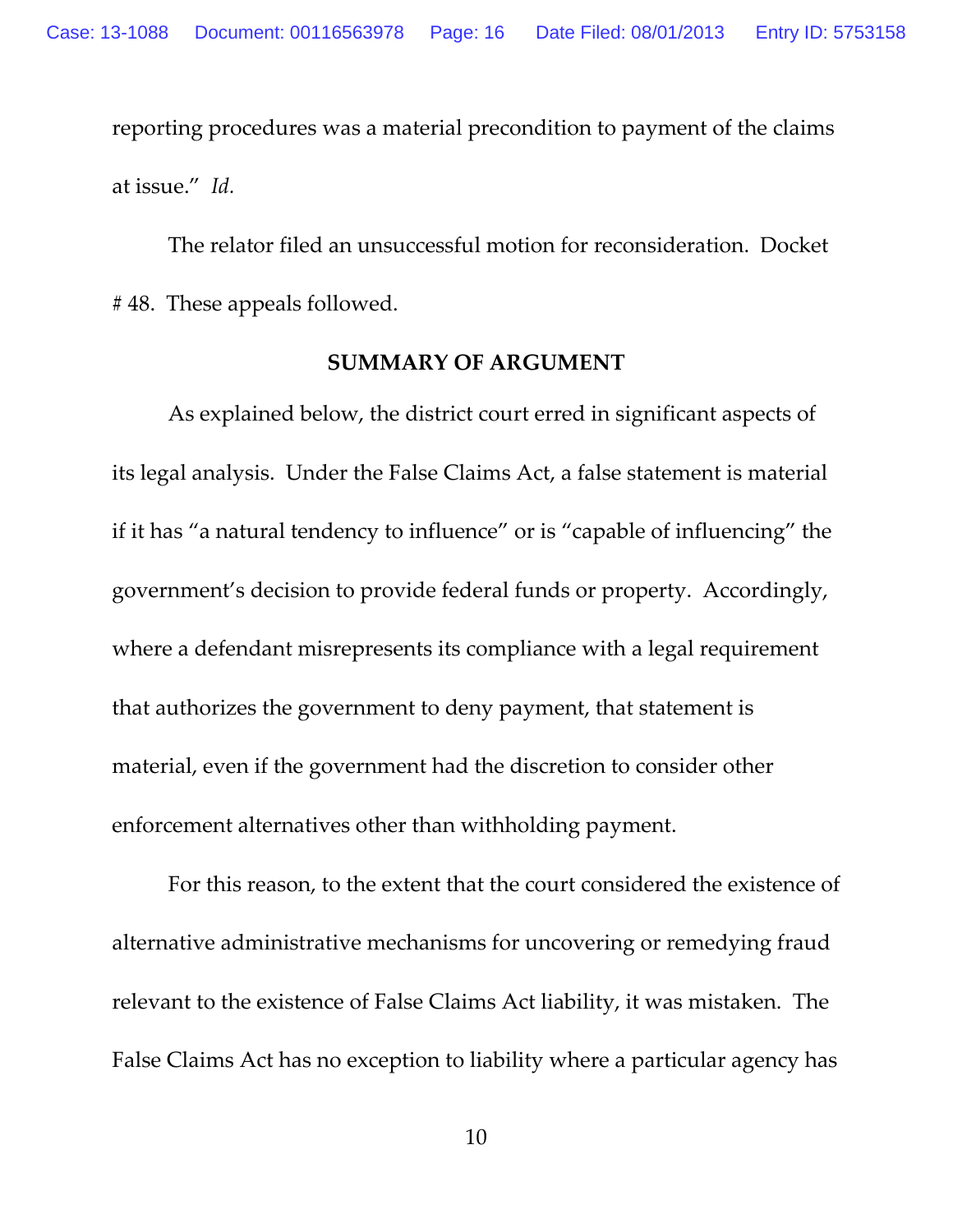discretion to pursue administrative remedies for the alleged fraudulent conduct or where a whistleblower has multiple mechanisms for alerting the government to a potential fraud.

For similar reasons, the district court also erred in suggesting that a drug manufacturer's failure to report adverse events to FDA, as required by federal law, could never form the basis of False Claims Act liability. Although rare, there are circumstances where such failures could trigger liability under the Act. For example, if the unreported adverse events are so serious that the FDA would have withdrawn a drug's approval for all indications had these events been properly reported, the failure to report would be material to the government's payment decisions concerning claims under the Medicare and Medicaid programs, since claims for drugs for which FDA approval has been withdrawn are ineligible for payment under these programs. Under such circumstances, False Claims Act liability could exist, and the district court erred in suggesting a *per se* rule against liability based on the failure to report adverse events to the FDA.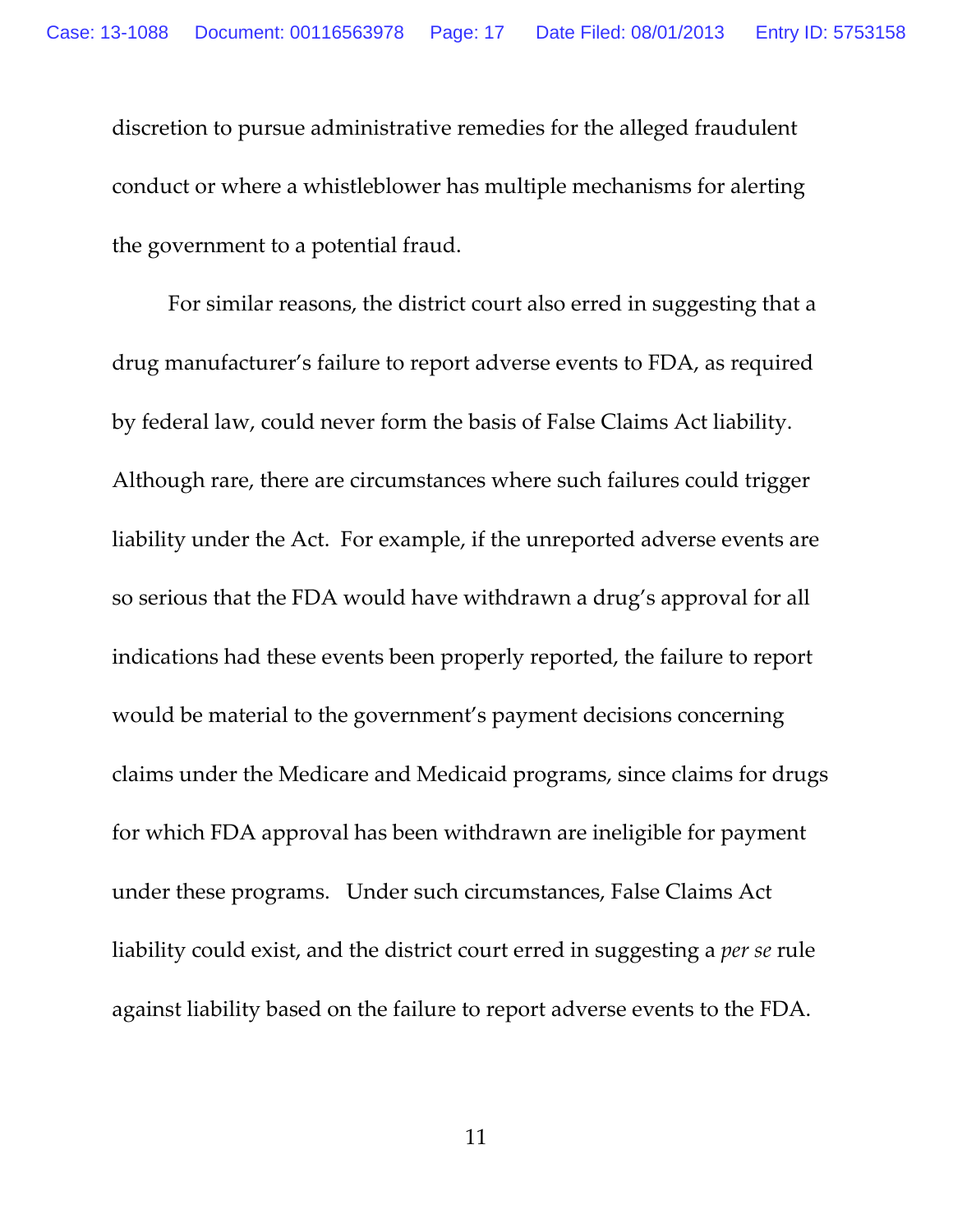#### **ARGUMENT**

## **I. A FALSE STATEMENT IS MATERIAL IF IT HAS A NATURAL TENDENCY TO AFFECT, OR IS CAPABLE OF AFFECTING, THE GOVERNMENT'S PAYMENT DECISION.**

Under the FCA, liability exists for knowingly causing a third party to submit a false or fraudulent claim for payment or knowingly causing a false statement material to such a claim. *See* 31 U.S.C. § 3729(a)(1)(A) & (B). A false statement is "material" if it has a natural tendency to influence, or is capable of influencing, the government's payment decision. *See id.* § 3729(b)(4). A false statement that "is integral to a causal chain leading to payment" may prompt FCA liability, even where that statement is not included in the actual claim for government funds. *United States ex rel. Main v. Oakland City Univ.*, 426 F.3d 914, 916 (7th Cir. 2005) (concluding that where such a "causal chain" exists, "it is irrelevant how the federal bureaucracy has apportioned the statements among layers of paperwork").

The statute covers not only affirmative false statements, but also material omissions. *See United States v. TDC Mgmt. Corp., Inc.*, 288 F.3d 421, 426 (D.C. Cir. 2002). Moreover, a false statement need not be made directly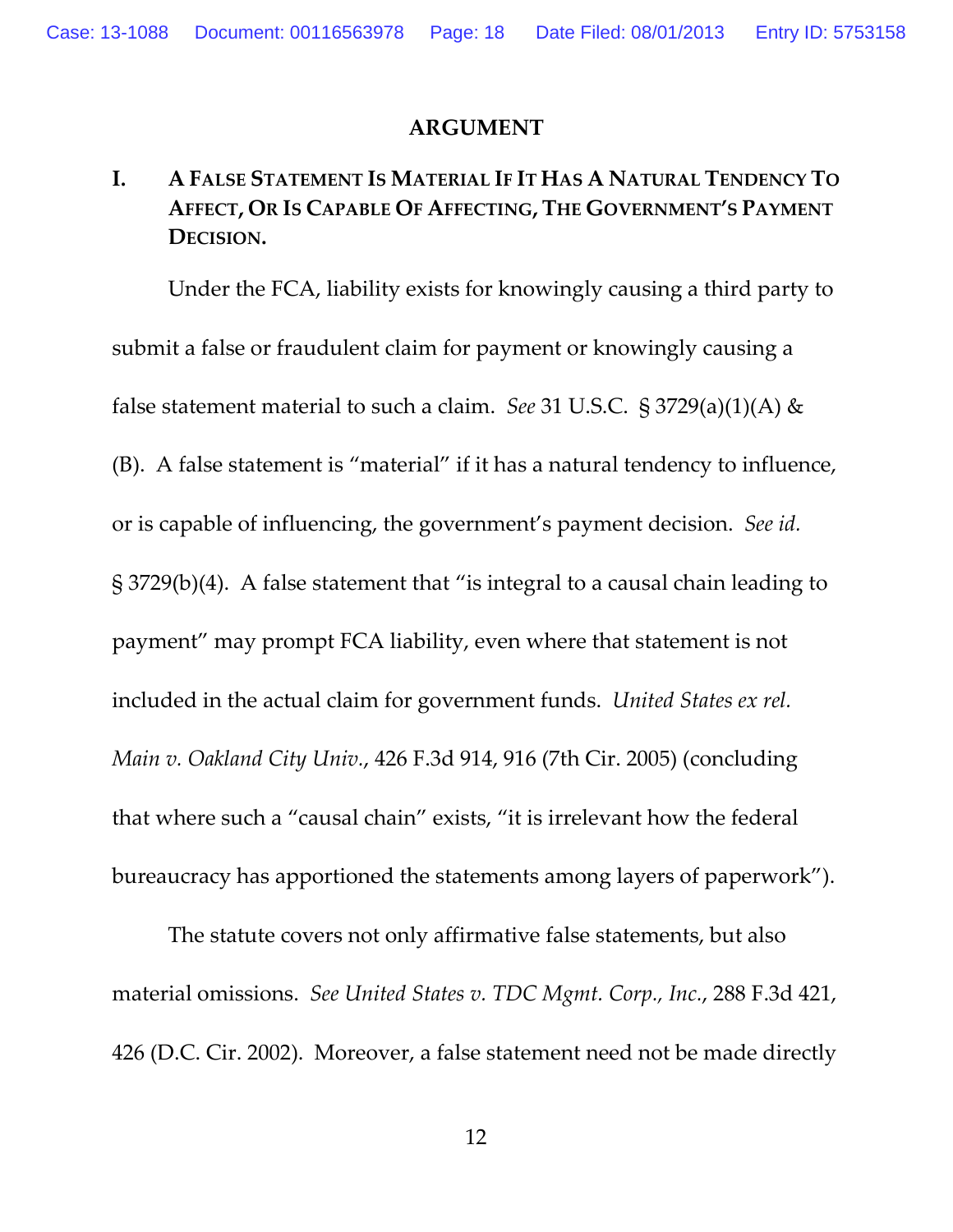to the agency responsible for making payment decisions in order to give rise to FCA liability. *See United States v. Caremark, Inc.*, 634 F.3d 808, 817 (5th Cir. 2011) (concluding that FCA liability could be based on defendant's false statements to state Medicaid agencies that would cause those state agencies to impair their obligations to the federal government)<sup>3</sup>; In re *Pharm. Indus. Average Wholesale Price Litig*., 491 F. Supp. 2d 12, 16 (D. Mass. 2007) (noting that "the FCA covers indirect bilking of the federal government" and concluding that FCA liability could exist where "the submission by doctors and pharmacists of false pharmaceutical claims to Medicare and Medicaid was not only a foreseeable and substantial factor in

 $\overline{a}$ 

<span id="page-18-0"></span><sup>3</sup> *Caremark* concerned the pre-2009 version of 31 U.S.C. § 3729(a)(7), which then imposed liability on anyone who "knowingly makes, uses, or causes to be made or used, a false record or statement to conceal, avoid, or decrease an obligation to pay or transmit money or property to the Government." Congress amended § 3729 in 2009, *see* Pub. L. No. 111-21 § 4, 123 Stat. 1617, and a similar provision is now codified at 31 U.S.C. § 3729(a)(1)(G), imposing liability for "knowingly mak[ing], us[ing], or caus[ing] to be made or used, a false record or statement material to an obligation to pay or transmit money or property to the Government." As with claims under  $\S 3729(a)(1)(A)$  and (B), neither  $\S 3729(a)(7)$  nor its successor contains any requirement that a false statement be made directly to the government entity responsible for payment decisions.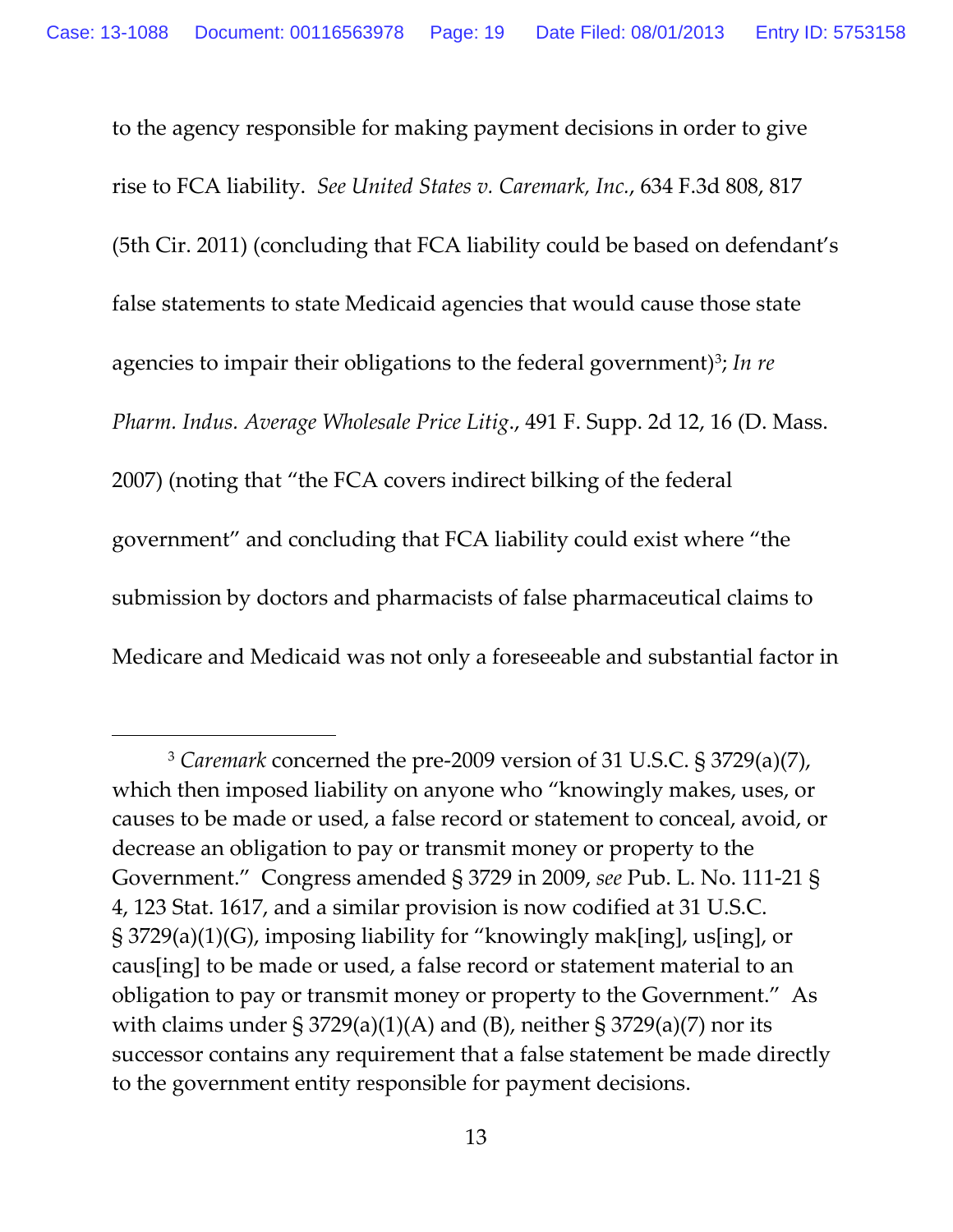the government's loss, but also it was an intended consequence of the alleged scheme of fraud") (internal quotation marks omitted).

Thus, where a defendant makes a false statement about its compliance with a legal requirement that authorizes the government to deny payment, the defendant has made a material misrepresentation that can give rise to FCA liability, regardless of whether the government would have withheld payment, or pursued some other course, had it been aware of the defendant's noncompliance. An agency's decision to continue funding even after discovering a misrepresentation does not preclude the conclusion that the misrepresentation had a natural tendency to affect the government's payment decision. *See United States ex rel. Harrison v. Westinghouse Savannah River Co.*, 352 F.3d 908, 916-17 (4th Cir. 2003) (reasoning that materiality depends not on effect of falsehood when discovered, but rather on "whether a false statement has a 'natural tendency' or is 'capable of influencing' a government funding decision," and noting that FCA liability may exist even where "a government entity might choose to continue funding the contract despite earlier wrongdoing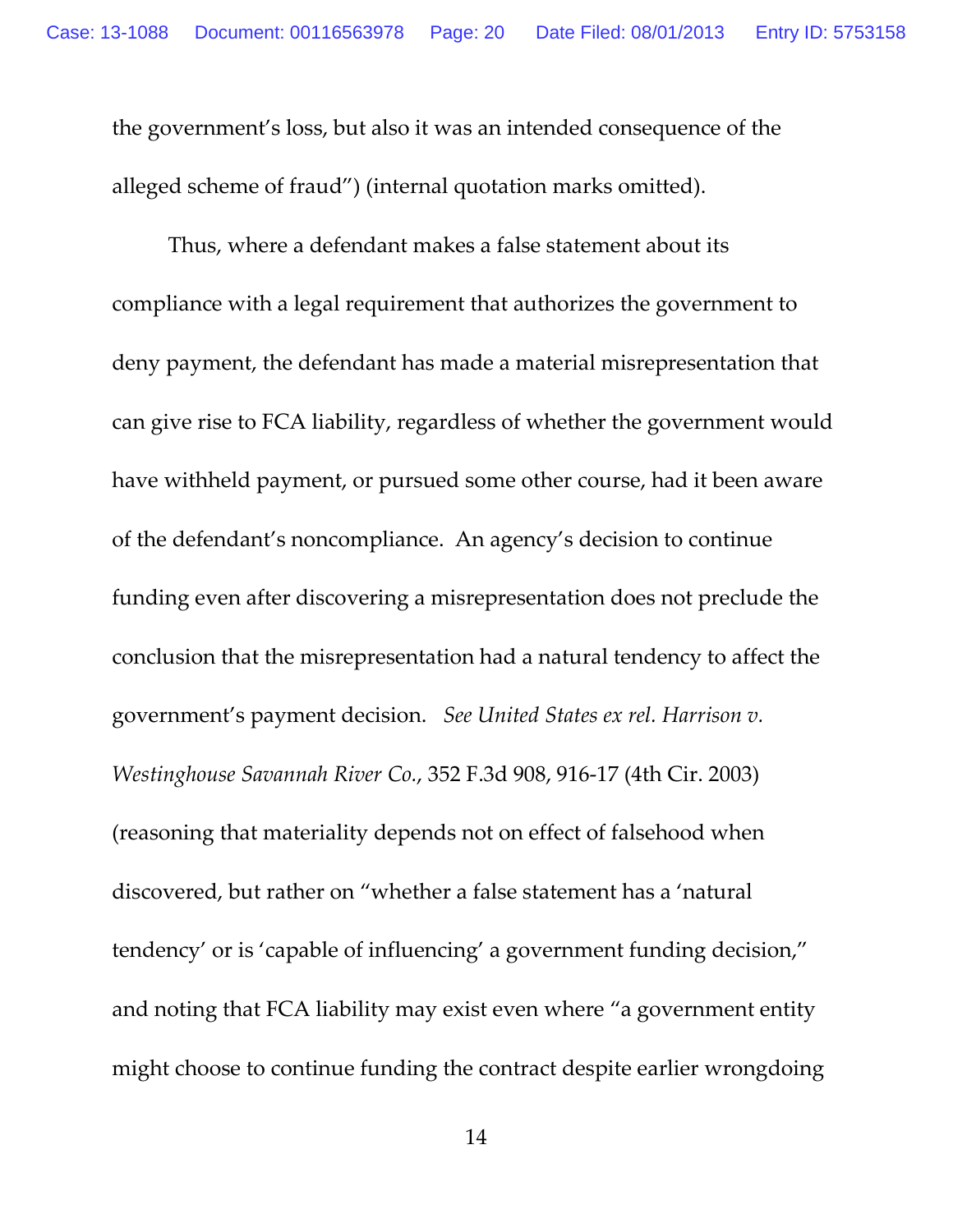by the contractor"). Thus, the key question is not whether, in light of the defendant's false statement about its compliance, the agency did or had to deny payment, but rather whether the agency was permitted to deny payment. If so, then the defendant's false statement had a natural tendency to affect the government's payment decision and may serve as a basis for FCA liability.

## **II. ALTERNATIVE ADMINISTRATIVE REMEDIES DO NOT PRECLUDE FALSE CLAIMS ACT LIABILITY.**

Consistent with these principles, the existence of alternative administrative remedies or mechanisms to report fraud does not affect, let alone preclude, the availability of False Claims Act liability, and to the extent the district court concluded otherwise, it erred. *See* Addendum 74 (pointing to FDA-specific citizen petition provisions, *see* 21 C.F.R. §§ 10.25(a), 10.30, and stating that "[i]t is through that mechanism, rather than an FCA lawsuit, that relator should have brought the reporting issues illuminated in the complaints to the attention of the FDA").

The text of the FCA provides no exemption from liability simply because there exists a parallel, agency-specific mechanism for uncovering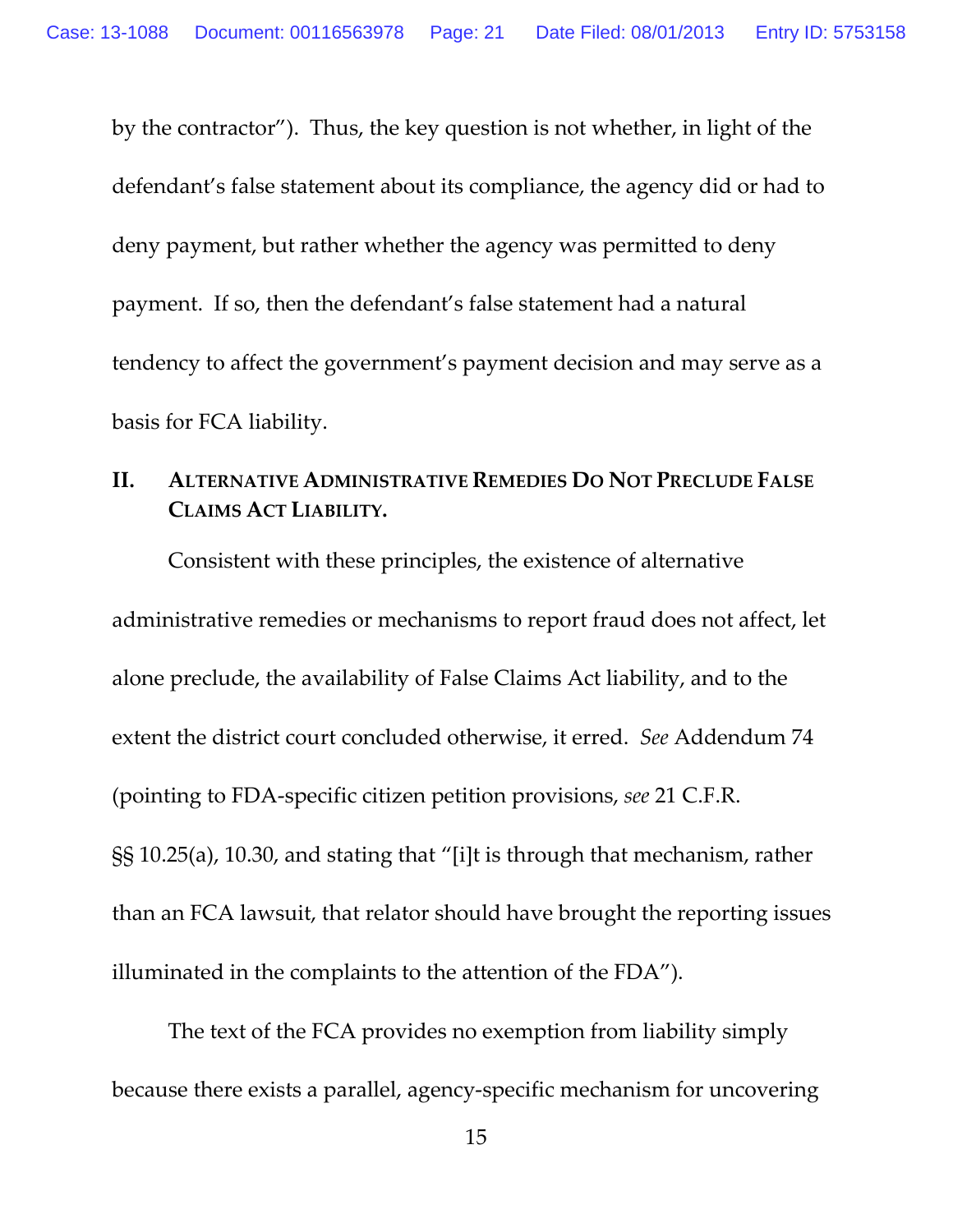or addressing fraud. *See* 31 U.S.C. § 3729 (imposing liability on "any person" who commits various forms of fraudulent activity). However, the FCA does specify an "exclusion" for "claims, records, or statements made under the Internal Revenue Code of 1986," *id.* § 3729(d), and bars certain *qui tam* actions, including those "based upon allegations or transactions which are the subject of a civil suit or an administrative civil money penalty proceeding in which the Government is already a party," *id.* § 3730(e). These exceptions indicate Congress' ability to narrow the realm of FCA liability when it wants to do so, and its intent to so narrow FCA liability only in the specified circumstances. *See, e.g., Commissioner of Internal Revenue v. Clark*, 489 U.S. 726, 739-40 (1989) ("In construing [statutory] provisions . . . in which a general statement of policy is qualified by an exception, we usually read the exception narrowly in order to preserve the primary operation of the provision."); *A.H. Phillips, Inc. v. Walling*, 324 U.S. 490, 493 (1945) (cautioning against extending statutory exemptions "to other than those plainly and unmistakably within its terms"). Otherwise, as the expansive language of the FCA indicates,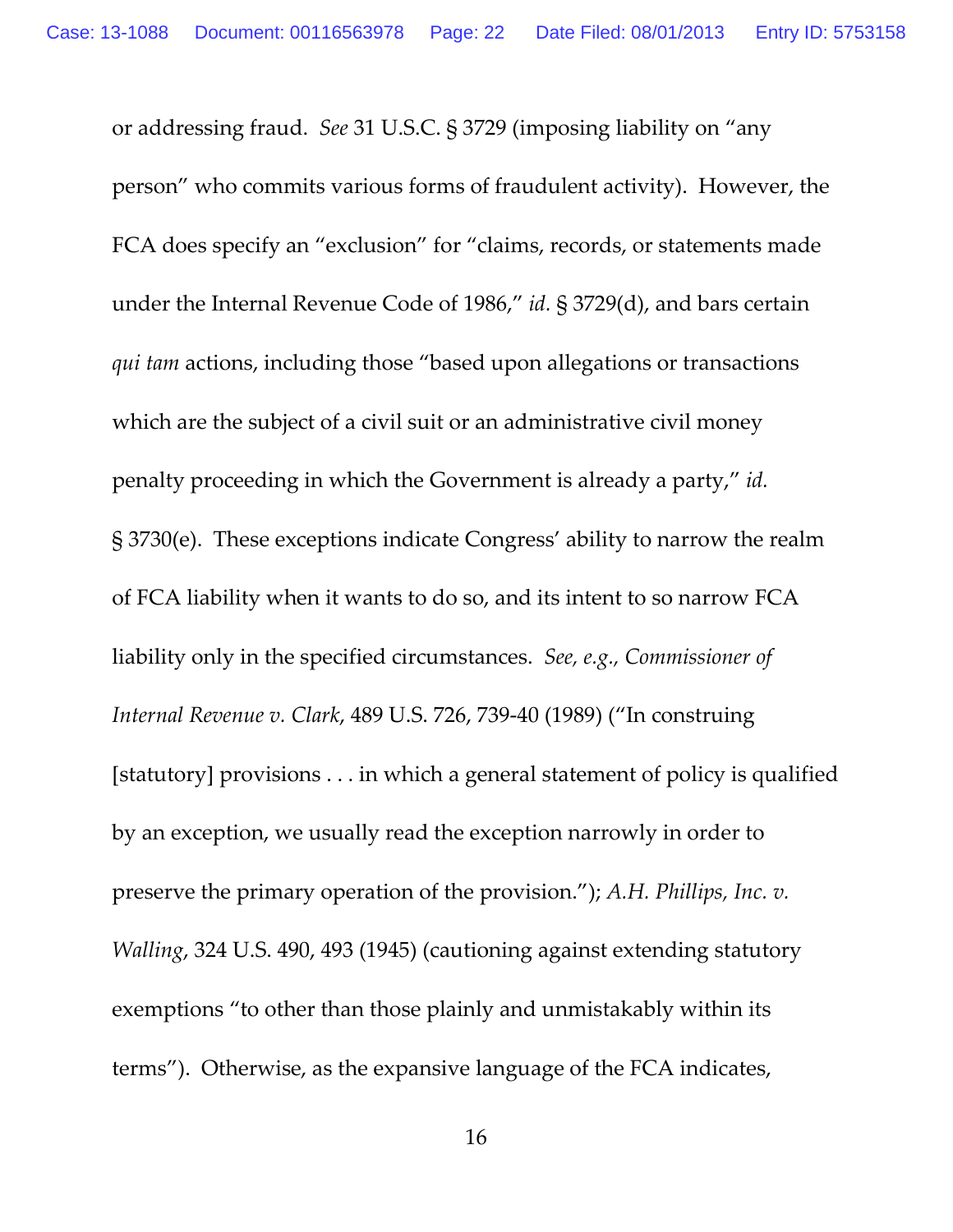Congress intended the FCA to "'broadly . . . protect the funds and property of the Government from fraudulent claims.'" *United States v. Neifert-White Co.*, 390 U.S. 228, 233 (1968) (quoting *Rainwater v. United States*, 356 U.S. 590, 592 (1958) ("By any ordinary standard the language of the Act is certainly comprehensive enough to achieve this purpose.")).

Indeed, Congress has made clear that it intends to allow the government to choose among various remedies, both statutory and administrative, to combat fraud in federal programs. In 1986, in the same month that Congress amended the FCA, it also enacted the Program Fraud Civil Remedies Act ("PFCRA"), an administrative remedy which expressly imposes liability for the submission of false claims. *See* 31 U.S.C. § 3802(a)(1). The PFCRA creates administrative remedies for false claims "in addition to any other remedy that may be prescribed by law." 31 U.S.C. § 3802(a)(1); *see also Vermont Agency of Natural Resources*, 529 U.S. at 786 n.17 ("[T]here is no question that the PFCRA was designed to operate in tandem with the FCA. Not only was it enacted at virtually the same time as the FCA was amended in 1986, but its scope is virtually identical to that of the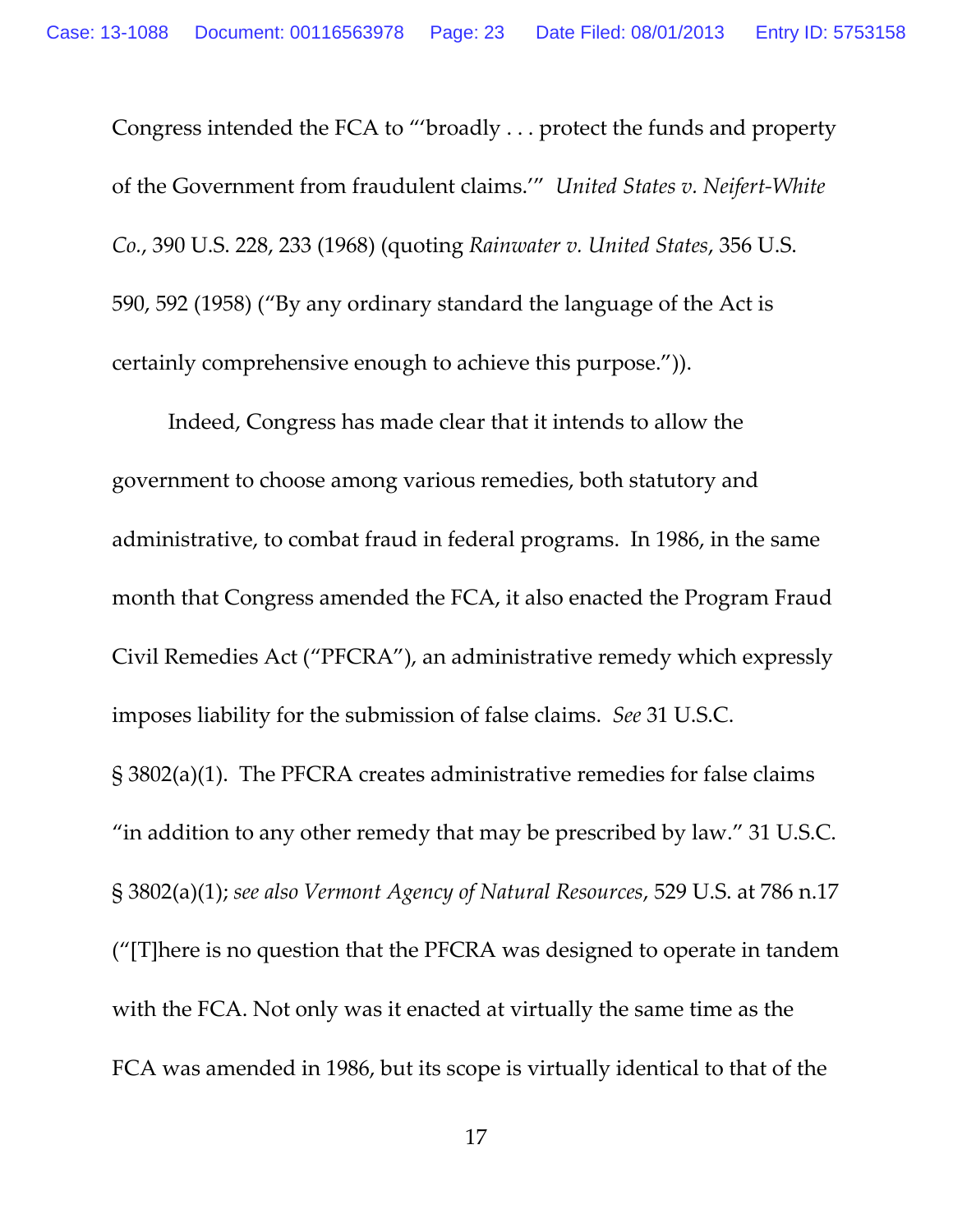FCA."). Thus, the PFCRA provides further evidence that Congress saw no conflict between allowing the government multiple options – be they through agency-specific regulatory remedies or the government-wide mechanisms of the PFCRA or FCA – to combat fraud in government programs.

On the other hand, there is no evidence of congressional intent to make the availability of an action under the FCA turn on whether the alleged conduct might also be addressed through regulatory schemes, such as FDA's citizen petition provision. Indeed, the Eighth Circuit recently held that a complex regulatory regime at the disposal of the Department of Education did not render FCA liability unavailable in connection with failure to comply with Education regulations. *See United States ex rel. Onnen v. Sioux Falls Indep. Sch. Dist. No. 49-5*, 688 F.3d 410 (8th Cir. 2012). The Eighth Circuit made clear that "a complex regime of regulatory sanctions" did not "preclude[] the Attorney General from suing under the FCA," and "agree[d] with the government that 'Congress intended to allow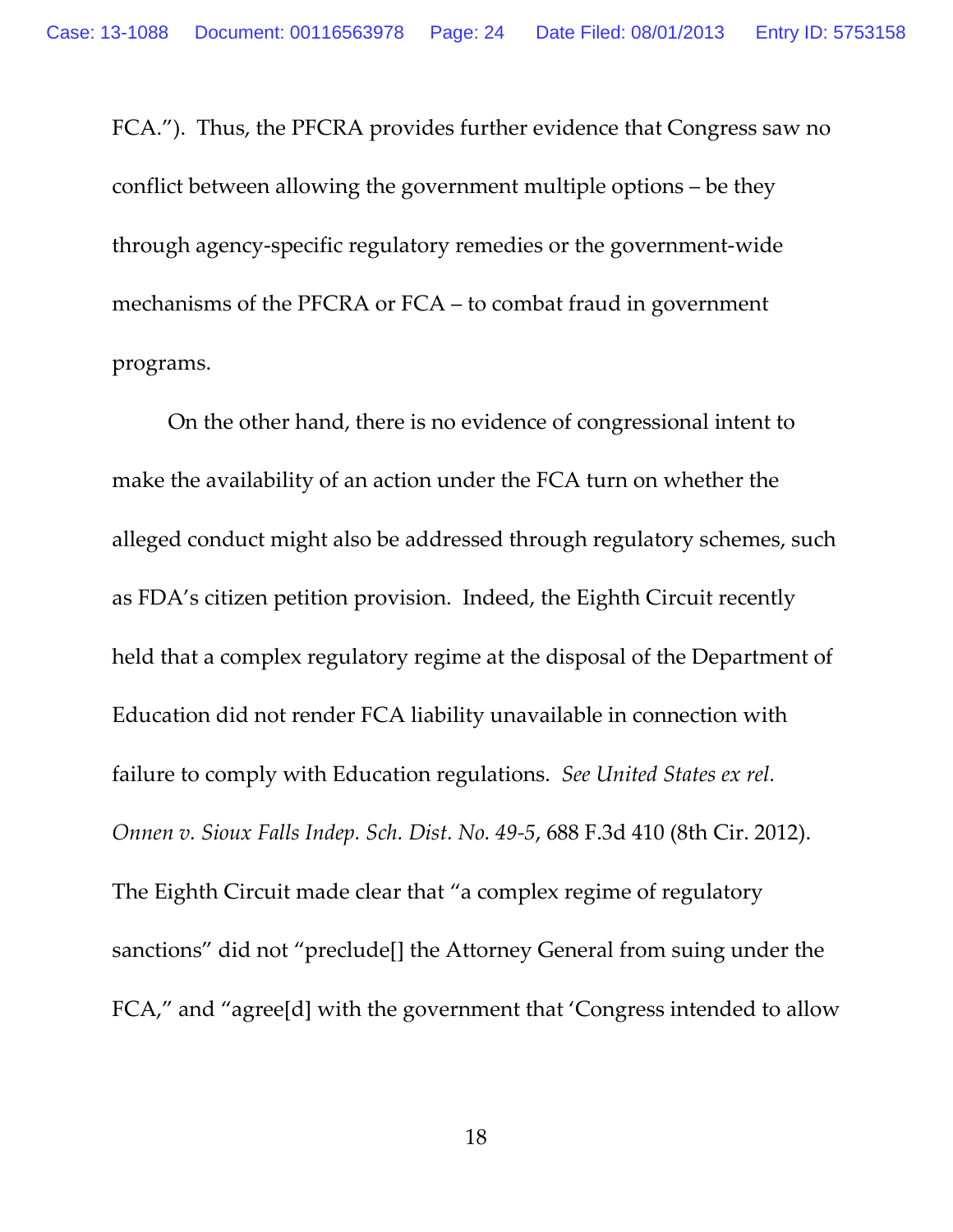the government to choose among a variety of remedies, both statutory and administrative, to combat fraud.'" *Id.* at 415.

Thus, False Claims Act liability may be present regardless of whether the agency has the discretion to also pursue administrative remedies for the alleged fraudulent conduct and regardless of whether a whistleblower has multiple mechanisms, including FDA's citizen petition provision, for alerting the government to a potential fraud. [4](#page-24-0)

## **III. FCA LIABILITY MAY IN RARE INSTANCES RESULT FROM FAILURE TO COMPLY WITH FDA ADVERSE EVENT REPORTING REQUIREMENTS.**

The district court erred to the extent it stated that a failure to report adverse events associated with a drug to FDA could never be material to a government entity's decision to pay claims for that drug, and thus could never serve as the basis of FCA liability. *See* Addendum 74 (indicating that it was "simply not the case" that "compliance with the reporting requirements was a material precondition of payment"). Although likely

 $\overline{a}$ 

<span id="page-24-0"></span><sup>4</sup> Potential relators can, of course, notify FDA directly of a company's failure to report adverse events via FDA's regional consumer complaint coordinators or via the Center for Drug Evaluation and Research's Division of Drug Information, and the Department of Health and Human Services encourages them to do so.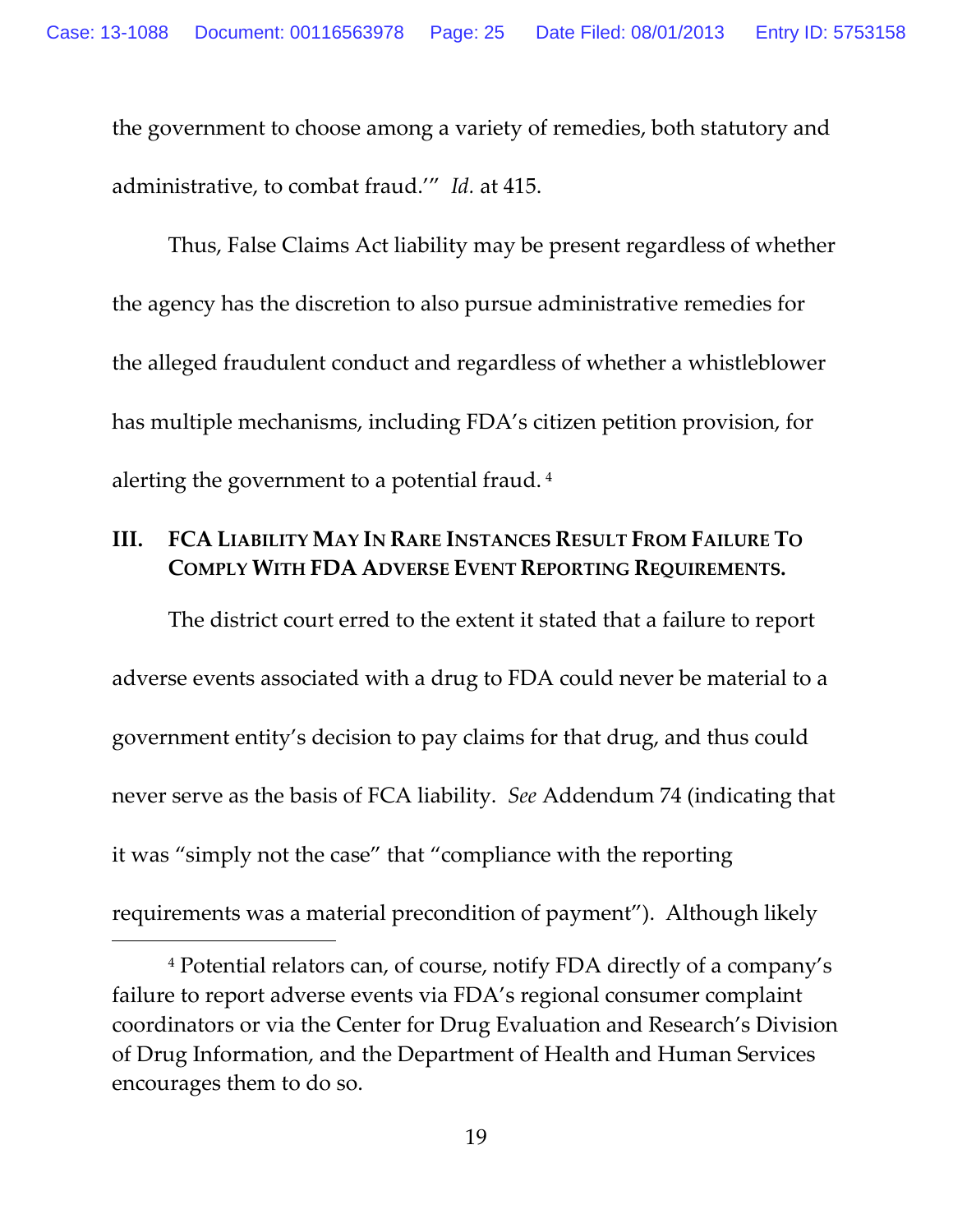to occur rarely, there are circumstances in which such failures will be material to the government's decision to pay claims the defendant has caused to be submitted, thus triggering FCA liability.

Simply alleging that a company failed to comply with FDA's adverse event reporting requirements is insufficient to state an FCA claim. However, it is possible that a failure to disclose adverse events to FDA, as required by federal law, will be material to governmental decisions to pay claims for the associated drugs, and thus may trigger FCA liability. Such a failure may in certain circumstances cause the government to pay claims for drugs that, had there been compliance with FDA's reporting requirements, would have been ineligible for payment.

The statutes establishing criteria for reimbursement by CMS for the Medicare and Medicaid programs illustrate this possibility. Compliance with the adverse event reporting requirements is not, in itself, a material precondition of payment under Medicare or Medicaid; reimbursement for prescription drugs is not conditioned on a pharmaceutical company's compliance with these requirements. However, where the concealed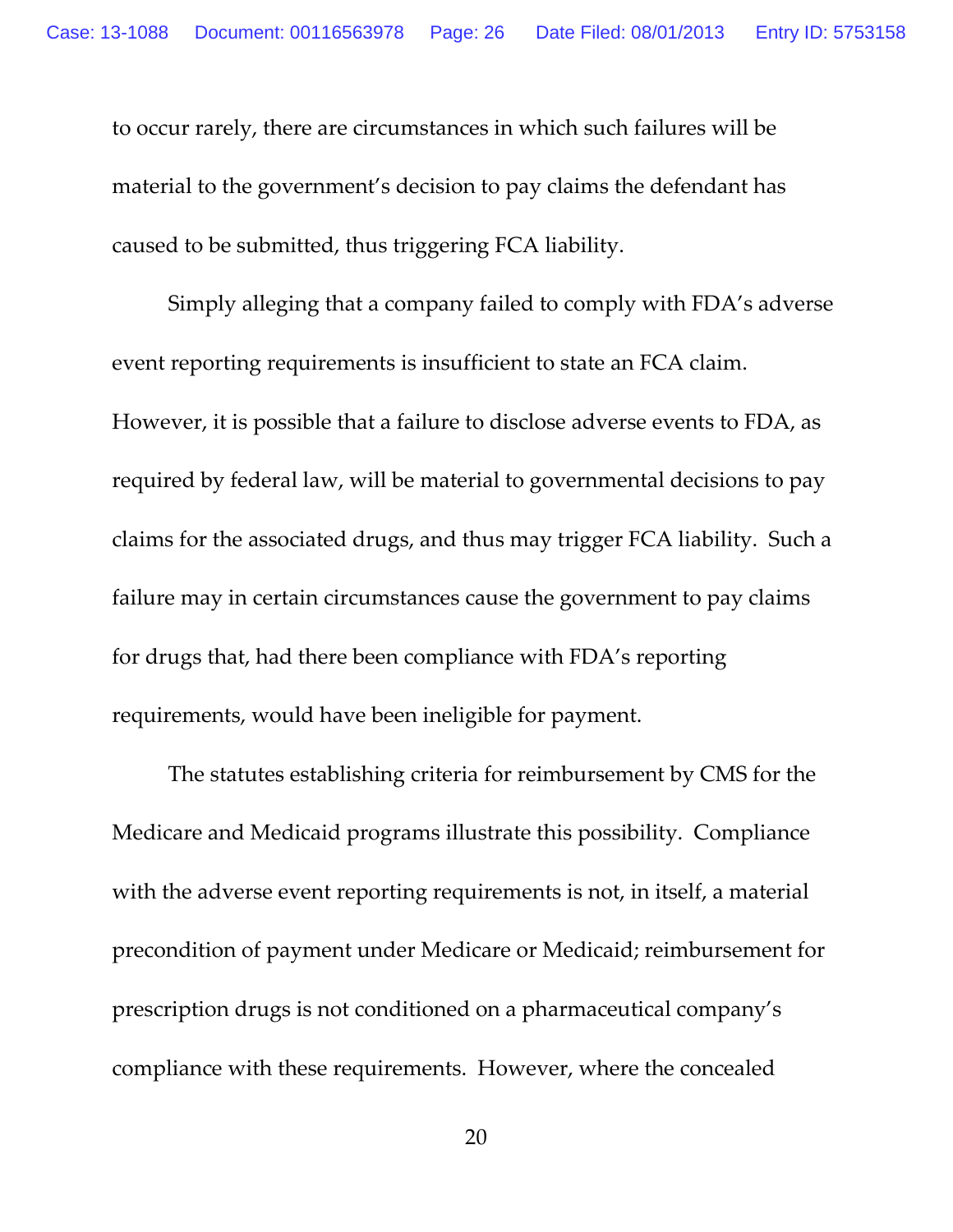adverse events are so serious and unexpected that FDA, would have, for example, withdrawn its approval of the drug for all indications had it known about the concealed information, claims for reimbursement for that drug would be ineligible for payment.[5](#page-26-0) Reimbursement under Medicare and Medicaid is generally contingent on the drug's approval by FDA as safe and effective for at least one indication. *See* 42 U.S.C.

§ 1396r-8(k)(2)(A) (Medicaid requirement that a drug receive FDA approval as a precondition of payment, with certain narrow exceptions); 42 U.S.C. § 1395w-102(e)(1) (Medicare Part D, same); Medicare Benefit Policy

Manual, CMS Pub. 100-2, Chap. 15, Section 50.4 (Medicare Part B). [6](#page-26-1) 

 $\overline{a}$ 

<span id="page-26-0"></span><sup>&</sup>lt;sup>5</sup> There may also be other circumstances in which a failure to report adverse events could prompt agency action that would lead to claims for reimbursement for the relevant drugs becoming ineligible for payment. This brief does not attempt to provide an exhaustive catalog of viable theories of FCA liability.

<span id="page-26-1"></span><sup>6</sup> The exceptions to the general requirement that a covered outpatient or Part D drug have FDA approval as a condition of CMS reimbursement would not extend to situations where a covered outpatient or Part D drug was required to receive FDA approval in order to be marketed in the United States, the manufacturer obtained such approval, and then such approval was withdrawn. *See* 42 U.S.C. § 1396r-8(k)(2)(A)(ii), (iii) (establishing exceptions to Medicaid's definition of "covered outpatient *Continued on next page.*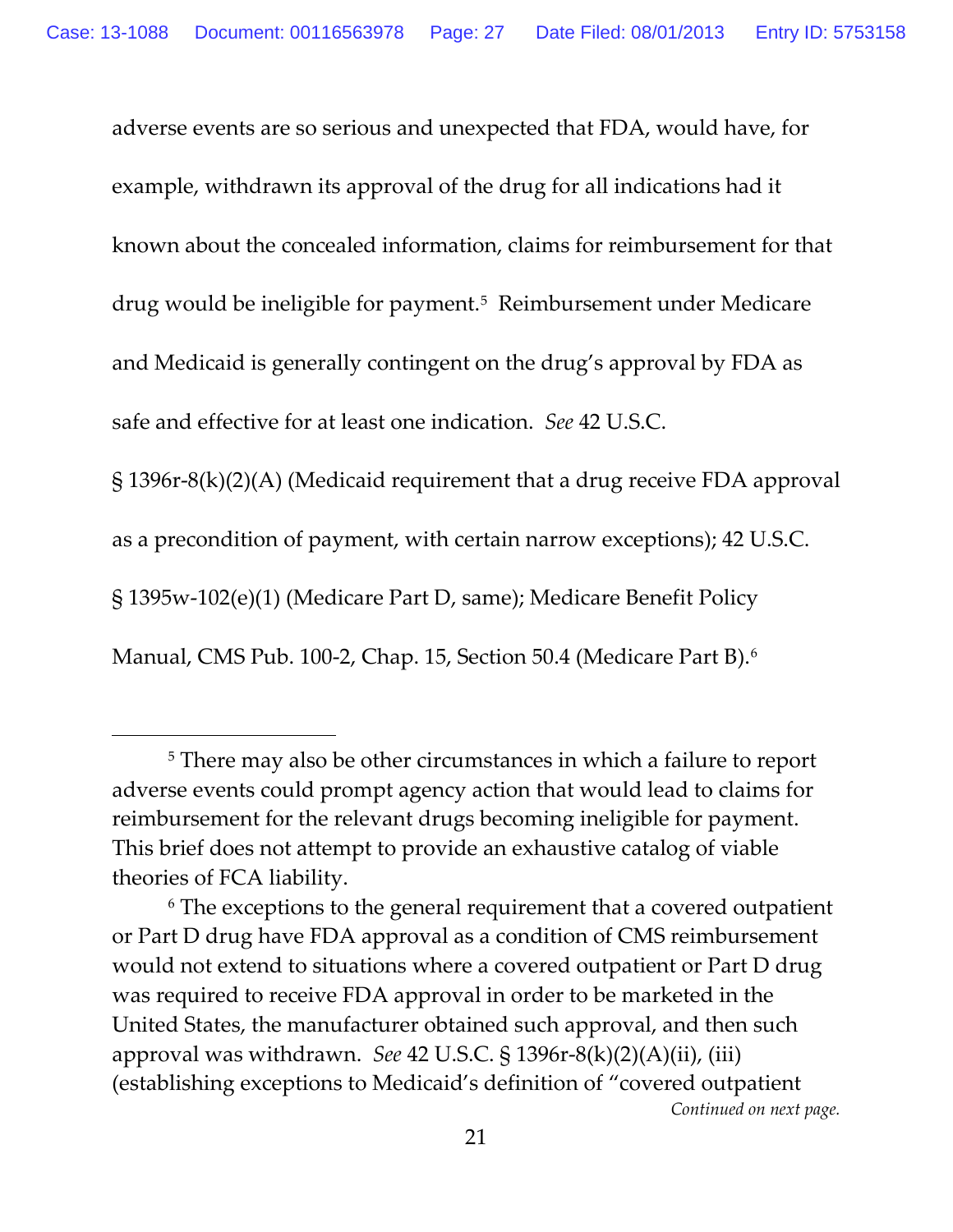Where CMS would not have paid claims for a particular drug had adverse events been properly reported, the failure to report adverse events to the FDA would be an omission capable of influencing the payment of the claim by CMS, thus triggering FCA liability. This is true even though the claims submitted to the government would be rendered false or fraudulent by a "multi-stage process." *Main*, 426 F.3d at 916. As the Seventh Circuit explained, fraud in the first stage of a "multi-stage process" leading to the submission of ineligible claims may still incur FCA liability. *See id.* (concluding that a university's fraud in procuring a declaration of eligibility to participate in federal loan and grant programs – "phase one" – could render it liable under the FCA since subsequent claims submitted by students premised on that declaration – "phase-two applications" – "would not have been granted had the truth been told earlier, for all disbursements depended on the phase-one finding that the University was an eligible institution"). Thus, the district court erred to the extent that it suggested

 $\overline{a}$ 

drugs" for certain drugs in use before 1962); 42 U.S.C. § 1395w-102(e)(1)(A) (incorporating the same exceptions into the definition of covered Part D drug).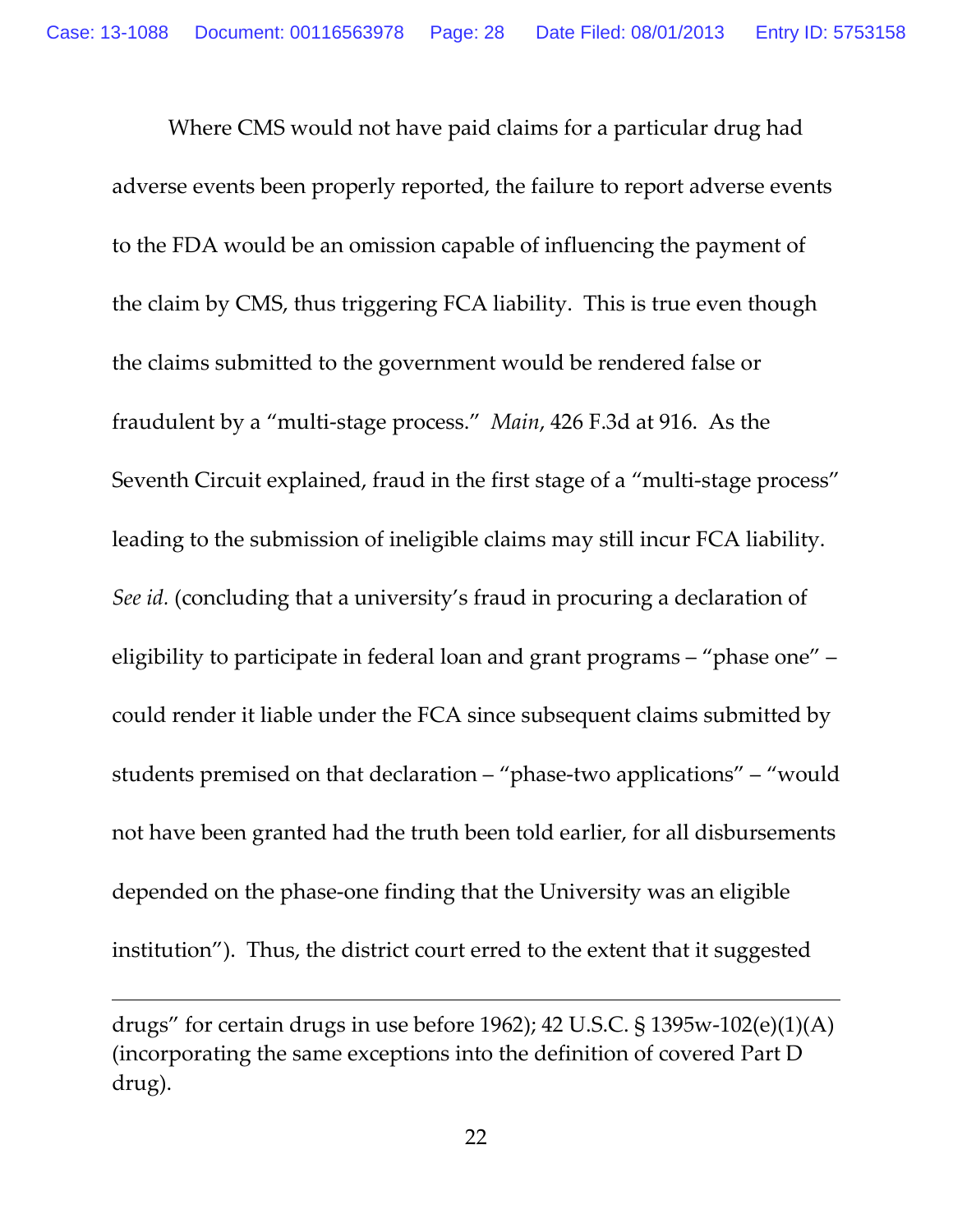there existed a bright line rule that failure to report adverse events can never serve as a basis for False Claims Act liability. *See* Addendum 74. As noted above, while it would be a rare circumstance where the nondisclosure of adverse events would be material to CMS's payment decisions, a *per se* bar to FCA liability is inappropriate.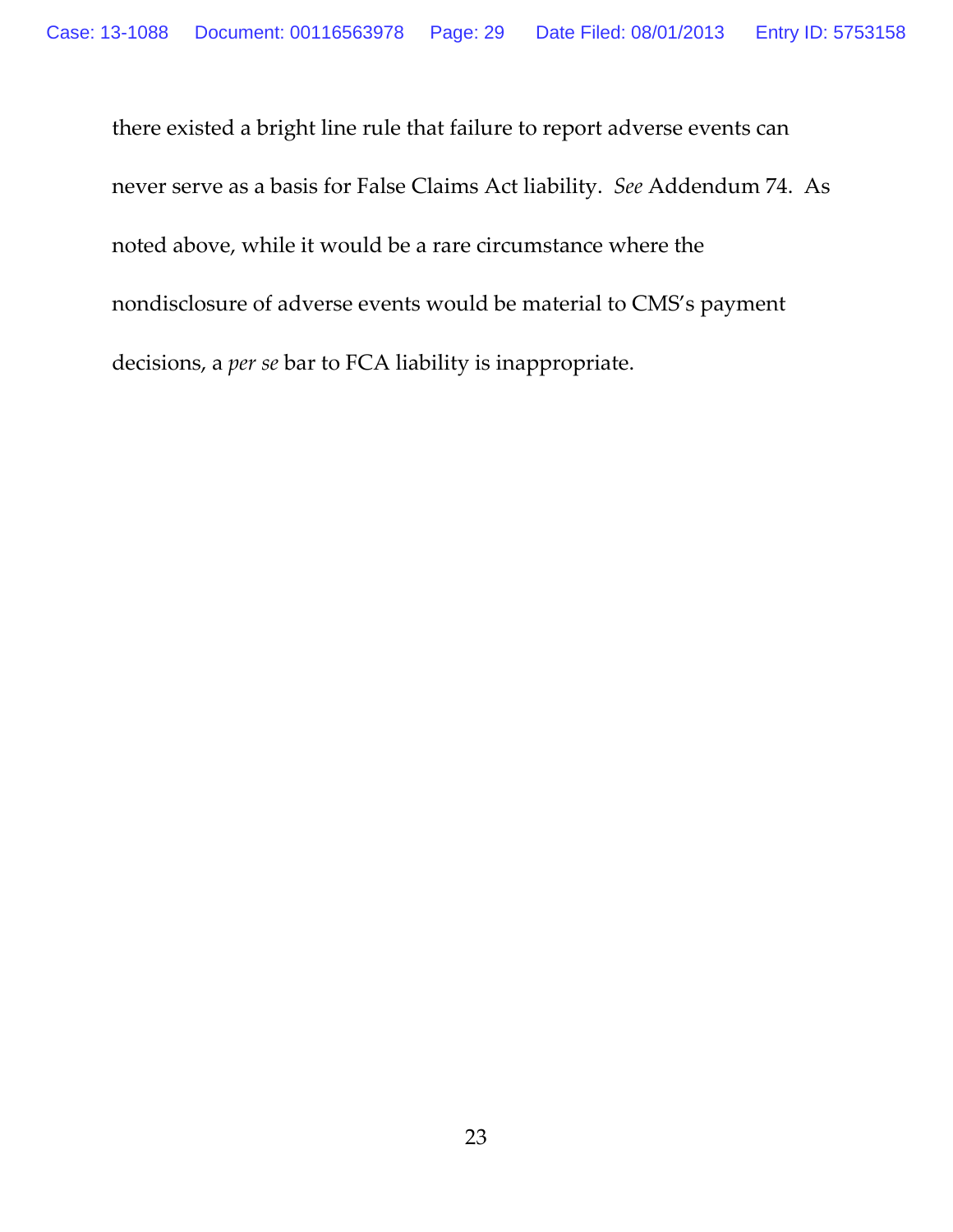### **CONCLUSION**

For the foregoing reasons, this Court should reject the district court's reasoning to the extent it concluded that the existence of an alternative regulatory scheme that could bring fraud to light precludes FCA liability, and that failure to report adverse events to the FDA can never form the basis of FCA liability.

Respectfully submitted,

STUART F. DELERY *Acting Assistant Attorney General*

CARMEN M. ORTIZ *United States Attorney*

MICHAEL S. RAAB /s/ Melissa N. Patterson MELISSA N. PATTERSON *(202) 514-1201 Attorneys, Appellate Staff Civil Division, Room 7230 U.S. Department of Justice 950 Pennsylvania Ave., N.W. Washington, D.C. 20530*

AUGUST 2013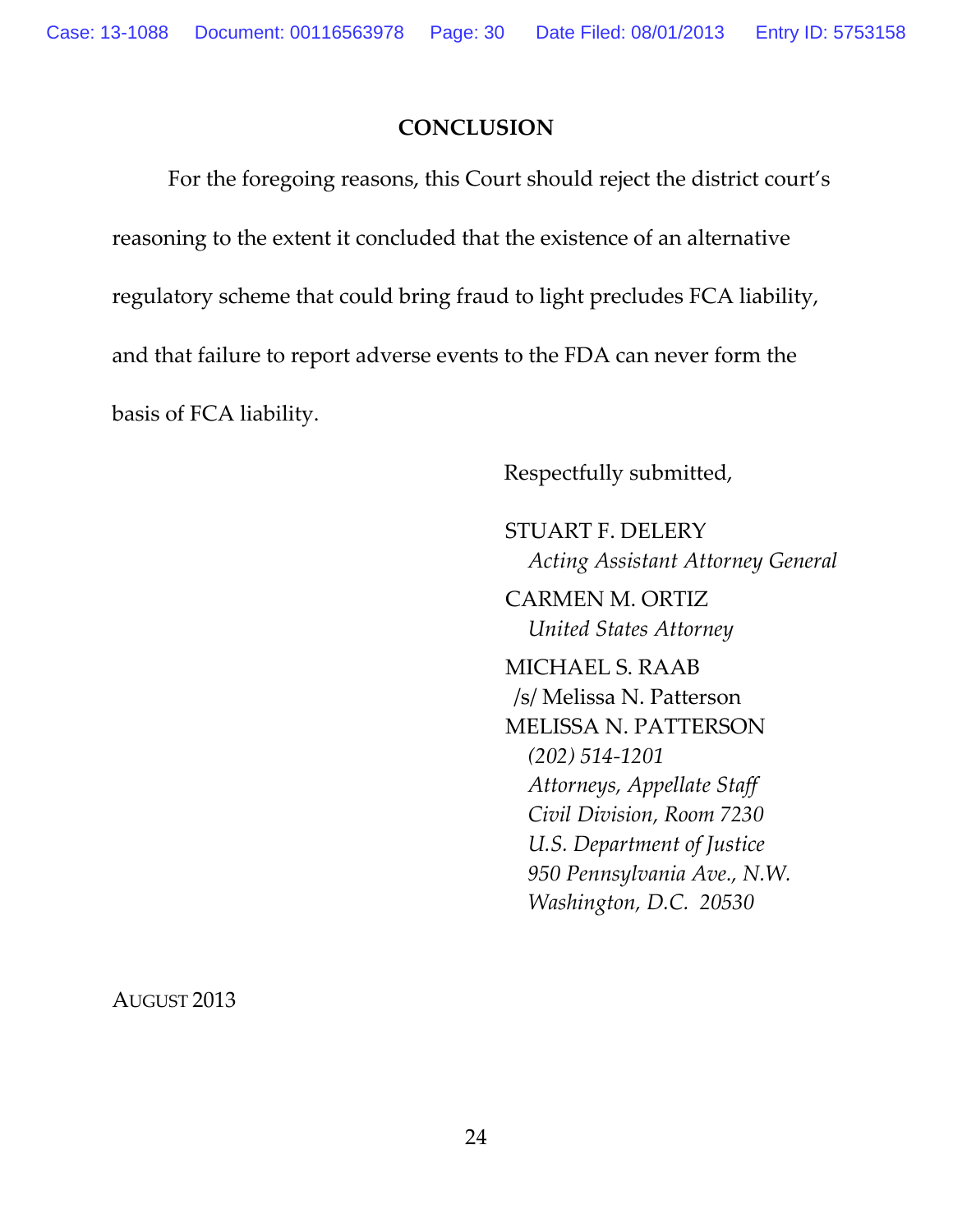### **CERTIFICATE OF COMPLIANCE WITH FEDERAL RULE OF APPELLATE PROCEDURE 32(a)**

I hereby certify that this brief complies with the requirements of Fed.

R. App. P. 32(a)(5) and (6) because it has been prepared in 14-point Palatino

Linotype, a proportionally spaced font.

I further certify that this brief complies with the type-volume limitations of Fed. R. App. P. 32(a)(7)(B) and 29(d) because it contains 3,849 words, excluding the parts of the brief exempted under Rule 32(a)(7)(B)(iii), according to the count of Microsoft Word.

> /s/ Melissa N. Patterson MELISSA N. PATTERSON